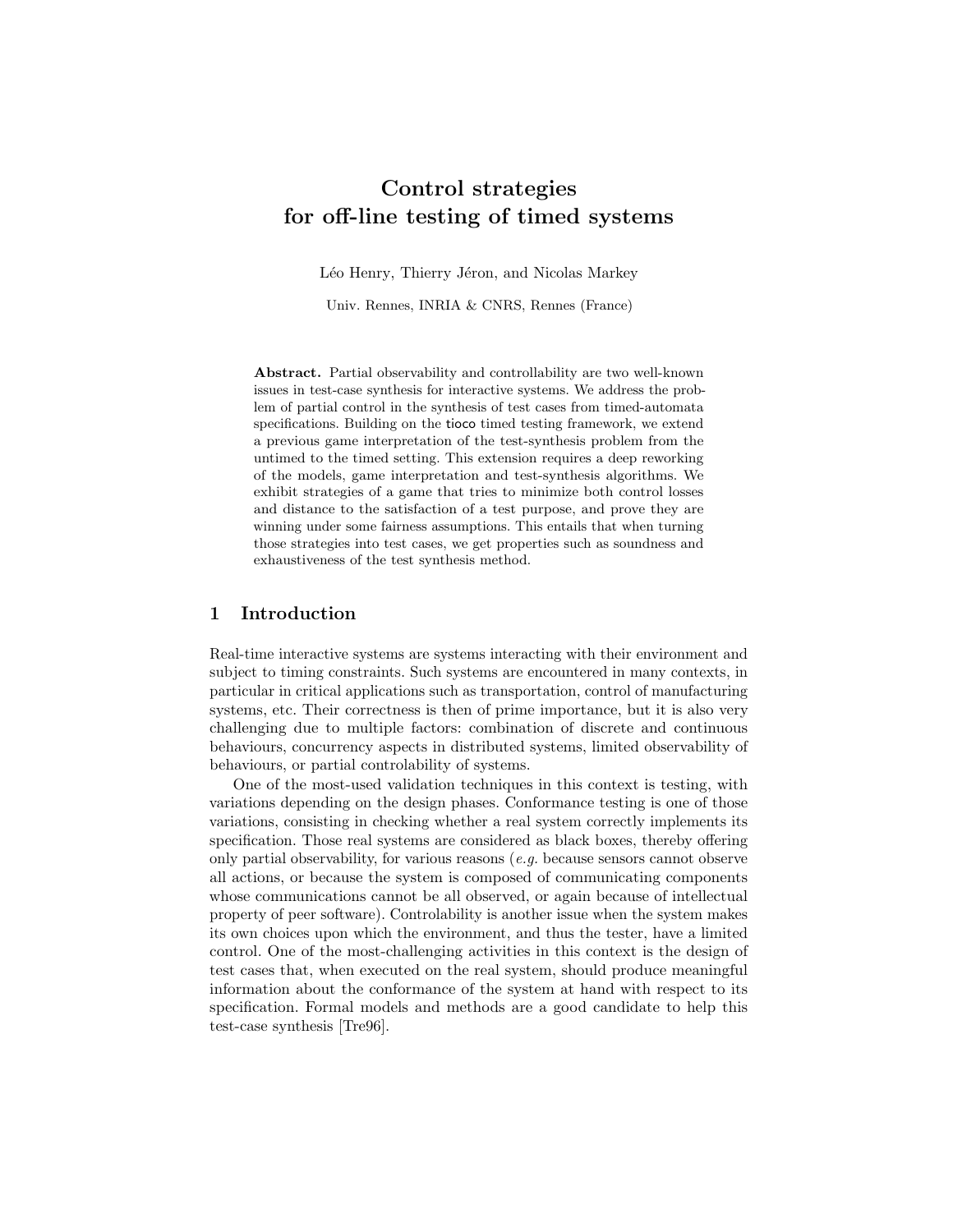Timed Automata (TA) [AD94] form a class of model for the specification of timed reactive systems. It consists of automata equipped with real-valued clocks where transitions between locations carry actions, are guarded by constraints on clock values, and can reset clocks. TAs are also equipped with invariants that constrain the sojourn time in locations. TAs are popular in particular because reachability of a location is decidable using symbolic representations of sets of configurations by zones. In the context of testing, it is adequate to refine TAs by explicitly distinguishing (controllable) inputs and (uncontrollable) outputs, giving rise to TAIOs (Timed Automata with Inputs and Outputs). In the following, this model will be used for most testing artifacts, namely specifications, implementations, and test cases. Since completeness of testing is hopeless in practice, it is helpful to rely on test purposes that describe those behaviours that need to be tested because they are subject to errors. In our formal testing framework, an extension of TAIOs called Open TAIOs (or OTAIOs) is used to formally specify those behaviors. OTAIOs play the role of observers of actions and clocks of the specification: they synchronize on actions and clock resets of the specification (called observed clocks), and control their proper clocks. The formal testing framework also requires to formally define conformance as a relation between specifications and their possible implementations. In the timed setting, the classical tioco relation [KT09] states that, after a timed observable trace of the specification, the outputs and delays of the implementation should be specified.

Test-case synthesis from TAs has been extensively studied during the last 20 years (see [COG98,CKL98,SVD01,ENDK02,NS03,BB04,LMN04,KT09], to cite a few). As already mentioned, one of the difficulties is partial observation. In offline testing, where the test cases are first computed, stored, and later executed on the implementation, the tester should anticipate all specified outputs after a trace. In the untimed framework, this is tackled by determinization of the specification. Unfortunately, this is not feasible for TAIO specifications since determinization is not possible in general [AD94,Fin06]. The solution was then either to perform online testing where subset construction is made on the current execution trace, or to restrict to determinizable sub-classes. More recently, some advances were obtained in this context [BJSK12] by the use of an approximate determinization using a game approach [BSJK15] that preserves tioco conformance. Partial observation is also dealt with by  $[DLL+10]$  with a variant of the TA model where observations are described by observation predicates composed of a set of locations together with clock constraints. Test cases are then synthesized as winning strategies, if they exist, of a game between the specification and its environment that tries to guide the system to satisfy the test purpose.

The problem of test synthesis is often informally presented as a game between the environment and the system (see  $e.g.$  [Yan04]). But very few papers effectively take into account the controlability of the system. We already mentioned  $[DL+10]$ , which abandons the game when control is lost, and suggests to modify the test purpose in this case. A more convincing approach to the control problem is the one of [Ram98] in the untimed setting, unfortunately a quite confidential work. The game problem consists in satisfying the test purpose (a simple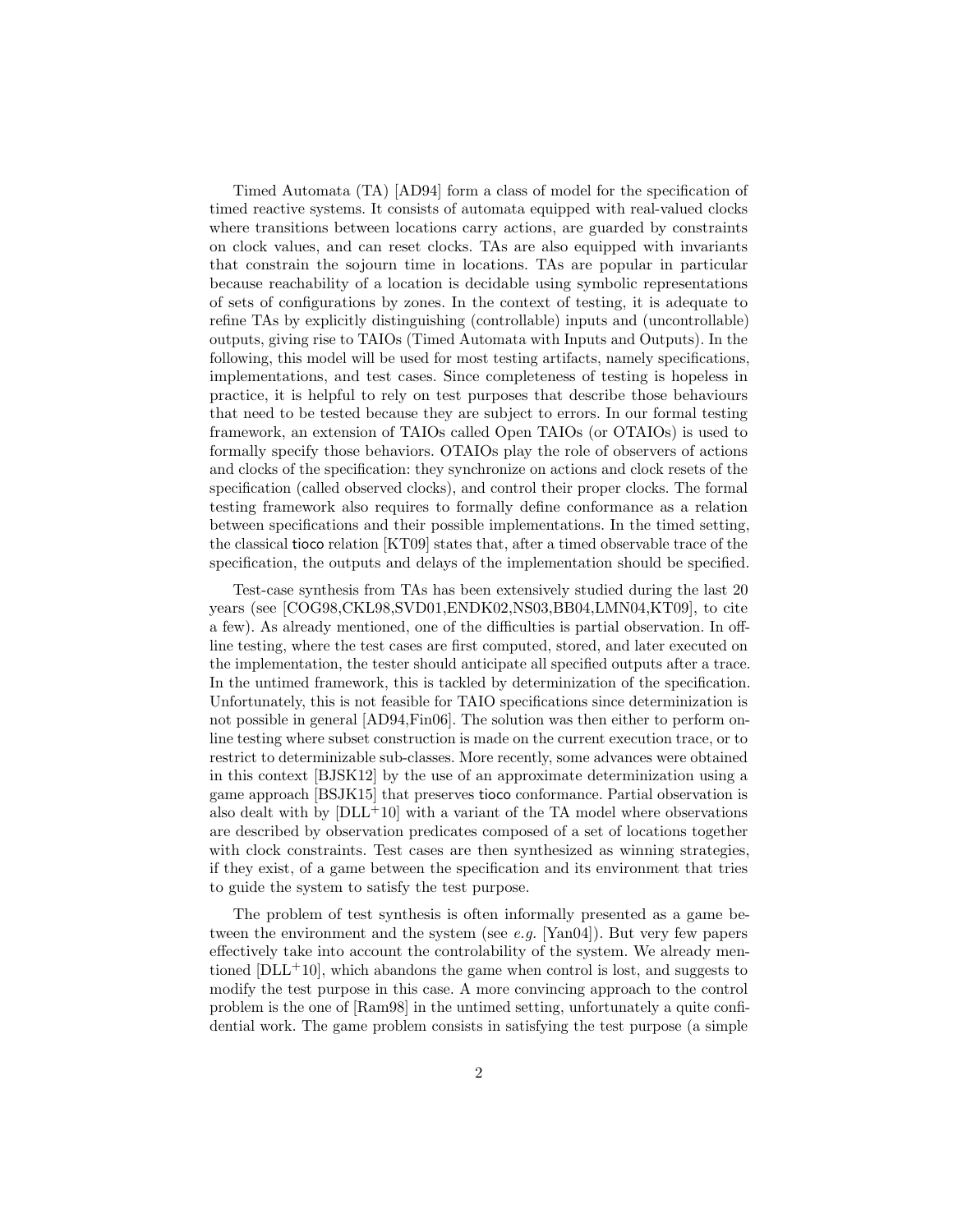sub-sequence), while trying to avoid control losses occurring when outputs offered by the system leave this behaviour. The computed strategy is based on a rank that measures both the distance to the goal and the controls losses.

The current paper adapts the approach proposed in [Ram98] to the timed context using the framework developed in [BJSK12]. Compared to [Ram98], the model of TA is much more complex than transition systems, the test purposes are also much more powerful than simple sub-sequences, thus even if the approach is similar, the game has to be completely revised. Compared to  $[DLL^+10]$ , our model is a bit different since we do not rely on observation predicates, but partial observation comes from internal actions and choices. We do not completely tackle non-determinism since we assume determinizable models at some point. In comparison,  $[DLL+10]$  avoids determinizing TAs, relying on the determinization of a finite state model, thanks to a projection on a finite set of observable predicates. Our approach takes controlability into account in a more complete and practical way with the reachability game and rank-lowering strategies.

The paper is organized as follows. Chapter 2 introduces basic models: TAs, TAIOs and their open counterparts OTAs, OTAIOs, and then timed game automata (TGA). Chapter 3 is dedicated to the testing framework with hypothesis on models of testing artifacts, the conformance relation and the construction of the objective-centered tester that denotes both non-conformant traces and the goal to reach according to a test purpose. Chapter 4 constitutes the core of the paper. The test synthesis problem is interpreted as a game on the objectivecentered tester. Rank-lowering strategies are proposed as candidate test cases, and a fairness assumption is introduced to make such strategies win. Finally properties of test cases with respect to conformance are proved.

### 2 Timed automata and timed games

In this section, we introduce our models for timed systems and for concurrent games on these objects, along with some useful notions and operations.

#### 2.1 Timed automata with inputs and outputs

Timed automata (TAs) [AD94] are one of the most widely-used class of models for reasonning about computer systems subject to real-time constraints. Timed automata are finite-state automata augmented with real-valued variables (called clocks) to constrain the occurrence of transitions along executions. In order to adapt these models to the testing framework, we consider TAs with inputs and outputs (TAIOs), in which we the alphabet is split between input, output and internal actions (the latter being used to model partial observation). We present the open TAs (and open TAIOs) [BJSK12], which allow the models to observe and synchronize with a set of non-controlled clocks.

Given a finite set of clocks X, a clock valuation over X is a function  $v: X \rightarrow$  $\mathbb{R}_{\geq 0}$ . We note  $\overline{0}_X$  (and often omit to mention X when clear from the context) for the valuation assigning 0 to all clocks in  $X$ . Let  $v$  be a clock valuation, for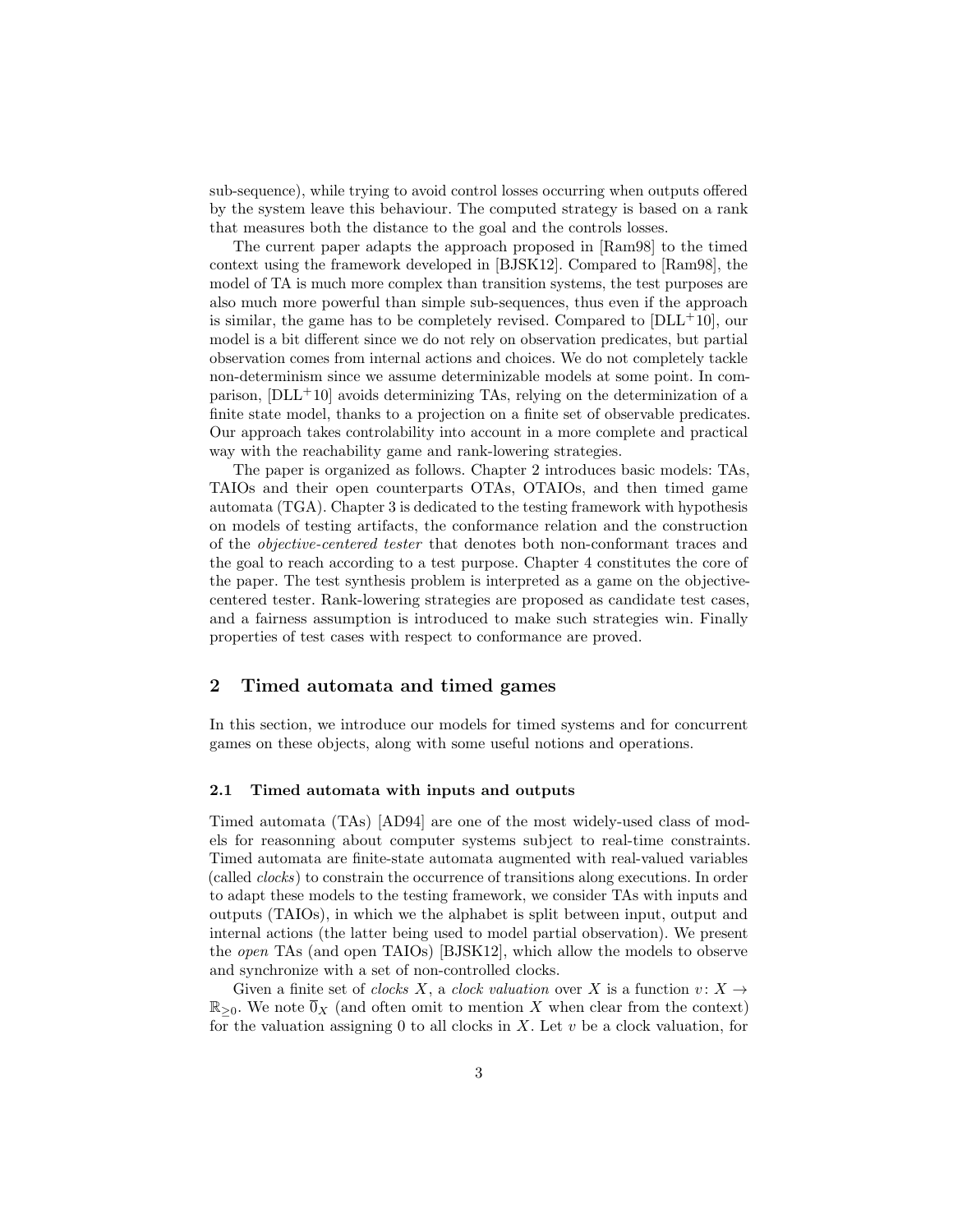any  $t \in \mathbb{R}_{\geq 0}$ , we denote with  $v + t$  the valuation mapping each clock  $x \in X$ to  $v(x) + t$ , and for a subset  $X' \subseteq X$ , we write  $v_{[X' \leftarrow 0]}$  for the valuation mapping all clocks in  $X'$  to 0, and all clocks in  $X \setminus X'$  to their values in v.

A clock constraint is a finite conjunction of atomic constraints of the form  $x \sim n$  where  $x \in X$ ,  $n \in \mathbb{N}$ , and  $\sim \in \{ \leq, \leq, =, \geq, \geq \}$ . That a valuation v satisfies a clock constraint g, written  $v \models g$ , is defined in the obivous way. We write  $\mathcal{C}(X)$ for the set of clock constraints over X.

**Definition 1.** An open timed automaton (OTA) is a tuple<sup>1</sup>  $A = (L^{\mathcal{A}}, l_0^{\mathcal{A}}, \Sigma^{\mathcal{A}},$  $X_p^{\mathcal{A}} \uplus X_o^{\mathcal{A}}, I^{\mathcal{A}}, E^{\mathcal{A}})$  where:

- $-L^{\mathcal{A}}$  is a finite set of locations, with  $l_0^{\mathcal{A}} \in L^{\mathcal{A}}$  the initial location,
- $\Sigma^{\mathcal{A}}$  is a finite alphabet,
- $-X^{\mathcal{A}}=X^{\mathcal{A}}_p\uplus X^{\mathcal{A}}_o$  is a finite set of clocks, partitionned into proper clocks  $X^{\mathcal{A}}_p$ and observed clocks  $X_o^{\mathcal{A}}$ ; only proper clocks may be reset along transitions.  $-I^{\mathcal{A}}: L^{\mathcal{A}} \to \mathcal{C}(X^{\mathcal{A}})$  assigns invariant constraints to locations.
- $-E^{\mathcal{A}} \subseteq L^{\mathcal{A}} \times \mathcal{C}(X^{\mathcal{A}}) \times \Sigma^{\mathcal{A}} \times 2^{X^{\mathcal{A}}_{p}} \times L^{\mathcal{A}}$  is a finite set of transitions. For  $e = (l, g, a, X', l') \in E^{\mathcal{A}}$ , we write  $\mathsf{act}(e) = a$ .

An Open Timed Automaton with Inputs and Outputs (OTAIO) is an OTA in which  $\Sigma^{\mathcal{A}} = \Sigma^{\mathcal{A}}_? \oplus \Sigma^{\mathcal{A}}_? \oplus \Sigma^{\mathcal{A}}_7$  is the disjoint union of input actions in  $\Sigma^{\mathcal{A}}_?$  (noted ?a, ?b, ...), output actions in  $\Sigma^{\mathcal{A}}_!$  (noted !a, !b, ...), and internal actions in  $\Sigma^{\mathcal{A}}_+$ (noted  $\tau_1, \tau_2, ...$ ) We write  $\Sigma_{obs} = \Sigma_? \boxplus \Sigma_!$  for the alphabet of observable actions. Finally, a Timed Automaton (TA) (resp. a Timed Automaton with Inputs and Outputs (TAIO)) is an OTA (resp. an OTAIO) with no observed clocks.

TAIOs will be sufficient to model most objects, but the ability of OTAIOs to observe other clocks will be essential for test purposes (see Section 3.1), which need to synchronize with the specification.

Let  $\mathcal{A} = (L, l_0, \Sigma, X_p \oplus X_o, I, E)$  be an OTA. Its semantics is defined as an infinite-state transition system  $\mathcal{T}^{\mathcal{A}} = (S^{\mathcal{A}}, s_0^{\mathcal{A}}, \Gamma^{\mathcal{A}}, \rightarrow^{\mathcal{A}})$  where:

- $-S^{\mathcal{A}} = \{(l, v) \in L \times \mathbb{R}_{\geq 0}^X \mid v \models I(l)\}\$ is the (infinite) set of *configurations*, with initial configuration  $s_0^{\mathcal{A}} = (l_0, \overline{0}_X).$
- $-I^{\mathcal{A}} = \mathbb{R}_{\geq 0} \uplus (E \times 2^{X_o})$  is the set of transitions labels.
- $\to^{\mathcal{A}} \subseteq S^{\mathcal{A}} \times \Gamma^{\mathcal{A}} \times S^{\mathcal{A}}$  is the *transition relation*. It is defined as the union of • the set of transitions corresponding to time elapses: it contains all triples  $((l, v), \delta, (l', v')) \in S^{\mathcal{A}} \times \mathbb{R}_{\geq 0} \times S^{\mathcal{A}}$  for which  $l = l'$  and  $v' = v + \delta$ . By definition of  $S^{\mathcal{A}}$ , both v and v' satisfy the invariant  $I(l)$ .
	- the set of transitions corresponding to *discrete moves*: it contains all triples  $((l, v), (e, X'_o), (l', v')) \in S^{\mathcal{A}} \times (E \times 2^{X_o}) \times S^{\mathcal{A}}$  such that, writing  $e = (m, g, a, X'_p, m')$ , it holds  $m = l, m' = l', v \models g$ , and  $v' = v_{[X'_p \cup X'_o \leftarrow 0]}$ . Again, by definition,  $v \models I(l)$  and  $v' \models I(l')$ .

 $1$  For this and the following definitions, we may omit to mention superscripts when the corresponding automaton is clear from the context.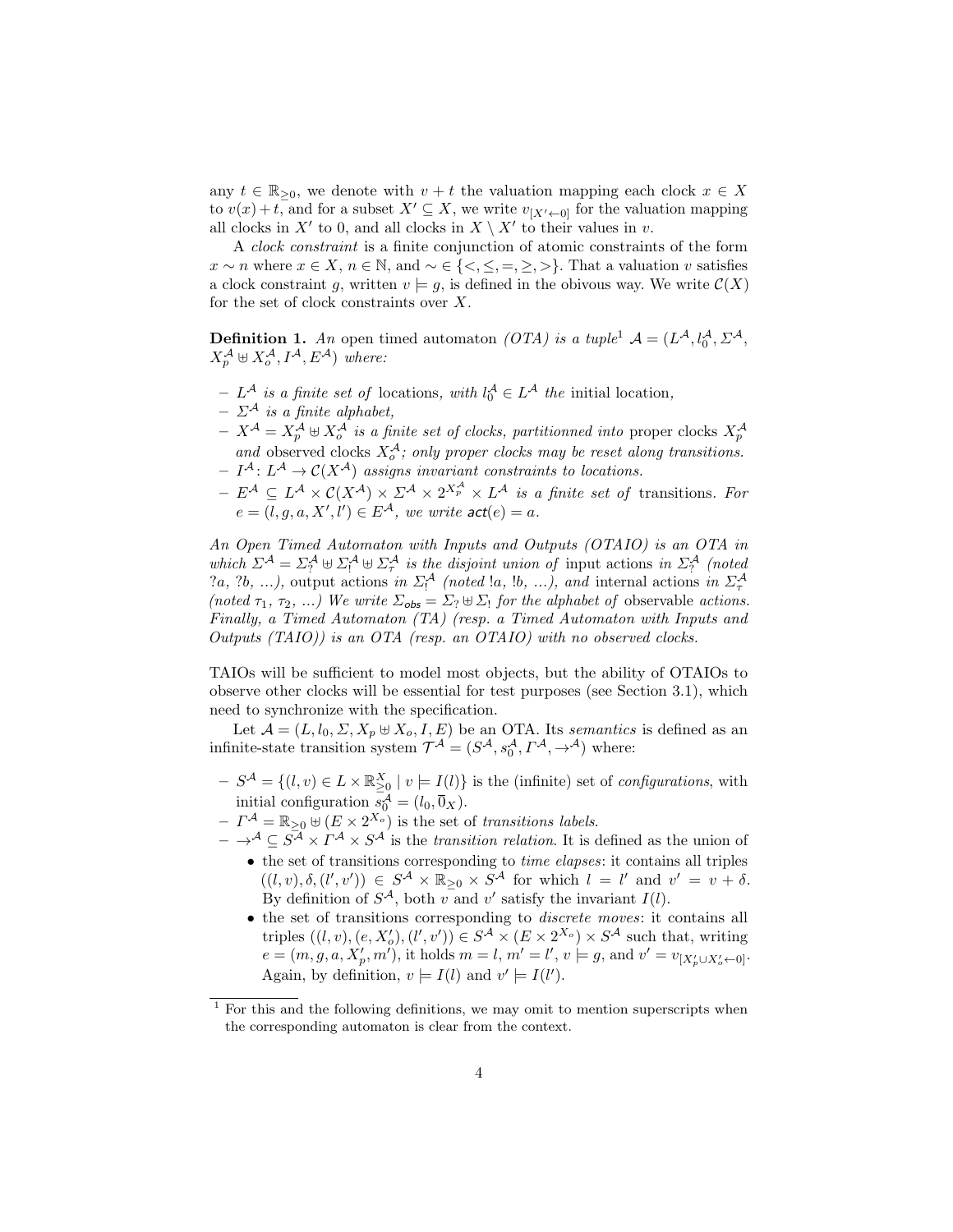An OTA has no control over its observed clocks, the intention being to synchronize them later in a product (see Def. 2). Hence, when a discrete transition is taken, any set  $X'_{o}$  of observed clocks may be reset. When dealing with plain TAs, where  $X_o$  is empty, we may write  $(l, v) \stackrel{e}{\rightarrow} (l', v')$  in place of  $(l, v) \stackrel{(e, \emptyset)}{\longrightarrow} (l', v')$ .

A partial run of A is a (finite or infinite) sequence of transitions in  $\mathcal{T}^{\mathcal{A}}$  $\rho = ((s_i, \gamma_i, s_{i+1}))_{1 \leq i < n}$ , with  $n \in \mathbb{N} \cup \{+\infty\}$ . We write first $(\rho)$  for  $s_1$  and, when  $n \in \mathbb{N}$ , last( $\rho$ ) for  $s_n$ . A run is a partial run starting in the initial configuration  $s_0^{\mathcal{A}}$ . The duration of  $\rho$  is  $\textsf{dur}(\rho) = \sum_{\gamma_i \in \mathbb{R}_{\geq 0}} \gamma_i$ . In the sequel, we only consider TAs in which any infinite run has infinite duration. We note  $Ex(\mathcal{A})$  for the set of runs of  $A$  and  $pEx(A)$  the subset of partial runs.

State s is reachable from state  $s'$  when there exists a partial run from s to  $s'$ . We write  $\mathsf{Reach}(\mathcal{A}, S')$  for the set of states that are reachable from some state in  $S',$  and  $\mathsf{Reach}(\mathcal{A})$  for  $\mathsf{Reach}(\mathcal{A}, \{s_0^{\mathcal{A}}\}).$ 

The *(partial) sequence* associated with a (partial) run  $\rho = ((s_i, \gamma_i, s'_i))_i$  is  $\mathsf{seq}(\rho) = (\mathsf{proj}(\gamma_i))_i, \text{ where } \mathsf{proj}(\gamma) = \gamma \text{ if } \gamma \in \mathbb{R}_{\geq 0}, \text{ and } \mathsf{proj}(\gamma) = (a, X_p' \cup X_o')$ if  $\gamma = ((l, g, a, X_p', l'), X_o')$ . We write  $\mathsf{pSeq}(\mathcal{A}) = \mathsf{proj}(\mathsf{pEx}(\mathcal{A}))$  and  $\mathsf{Seq}(\mathcal{A}) =$ proj( $\mathsf{Ex}(\mathcal{A})$ ) for the sets of (partial) sequences of A. We write  $s \stackrel{\mu}{\to} s'$  when there exists a (partial) finite run  $\rho$  such that  $\mu = \text{proj}(\rho)$ , first $(\rho) = s$  and last $(\rho) = s'$ , and write  $\text{dur}(\mu)$  for  $\text{dur}(\rho)$ . We write  $s \xrightarrow{\mu}$  when  $s \xrightarrow{\mu} s'$  for some s.

If  $A$  is a TAIO, the *trace* of a (partial) sequence corresponds to what can be observed by the environment, namely delays and observable actions. The trace of a sequence is the limit of the following inductive definition, for  $\delta_i \in \mathbb{R}_{\geq 0}$ ,  $a \in \Sigma_{obs}, \tau \in \Sigma_{\tau}, X' \subseteq X$ , and a partial sequence  $\mu$ :

 $Trace(\delta_1...\delta_k) = \sum_{i=1}^k \delta_i$ (in particular  $\text{Trace}(\epsilon) = 0$ )  $\mathsf{Trace}(\delta_1...\delta_k.(\tau,X').\mu) = (\sum_{i=1}^k \delta_i) \cdot \mathsf{Trace}(\mu)$  $\mathsf{Trace}(\delta_1...\delta_k.(a,X').\mu) = (\sum_{i=1}^k \delta_i)\cdot a\cdot\mathsf{Trace}(\mu)$ 

We note  $Trace(A) = Trace(Seq(A))$  the set of traces corresponding to runs of A and  $\mathsf{pTraces}(\mathcal{A})$  the subset of traces corresponding to partial runs. Two OTAIOs are said to be trace-equivalent if they have the same sets of traces. We furthermore define, for an OTAIO  $\mathcal{A}$ , a trace  $\sigma$  and a configuration s:

- $-$  *A* after  $\sigma = \{s \in S \mid \exists \mu \in \textsf{Seq}(\mathcal{A}), s_0 \stackrel{\mu}{\to} s \land \textsf{Trace}(\mu) = \sigma\}$  is the set of all configurations that can be reached when  $\sigma$  has been observed from  $s_0^{\mathcal{A}}$ .
- enab(s) = { $e \in E^{\mathcal{A}}$  | s  $\stackrel{e}{\to}$ } is the set of transitions enabled in s.
- $-$  elapse(s) = { $t \in \mathbb{R}_{\geq 0}$  | ∃μ ∈ ( $\mathbb{R}_{\geq 0} \cup (\Sigma_\tau \times 2^X))^\ast$ ,  $s \xrightarrow{\mu} \wedge$ dur(μ) =  $t$ } is the set of delays that can be observed from location s without any observation.
- $\{- {\sf out}(s) = \{a \in \Sigma_!\mid \exists e \in {\sf enab}(s), {\sf act}(e) = a\} \cup {\sf elapse}(s) \hbox{ is the set of possible } \}$ outputs and delays that can be observed from s. For  $S' \subseteq S$ , we note  $\mathsf{out}(S') = \bigcup_{s \in S'} \mathsf{out}(s).$
- $-$  in(s) = {a ∈ Σ! | ∃e ∈ enab(s), act(e) = a} is the set of possible inputs that can be proposed when arriving in s. For  $S' \subseteq S$ , we note  $\text{in}(S') = \bigcup_{s \in S'} \text{in}(s)$ .

We now define some useful sub-classes of OTAIOs. An OTAIO  $\mathcal A$  is said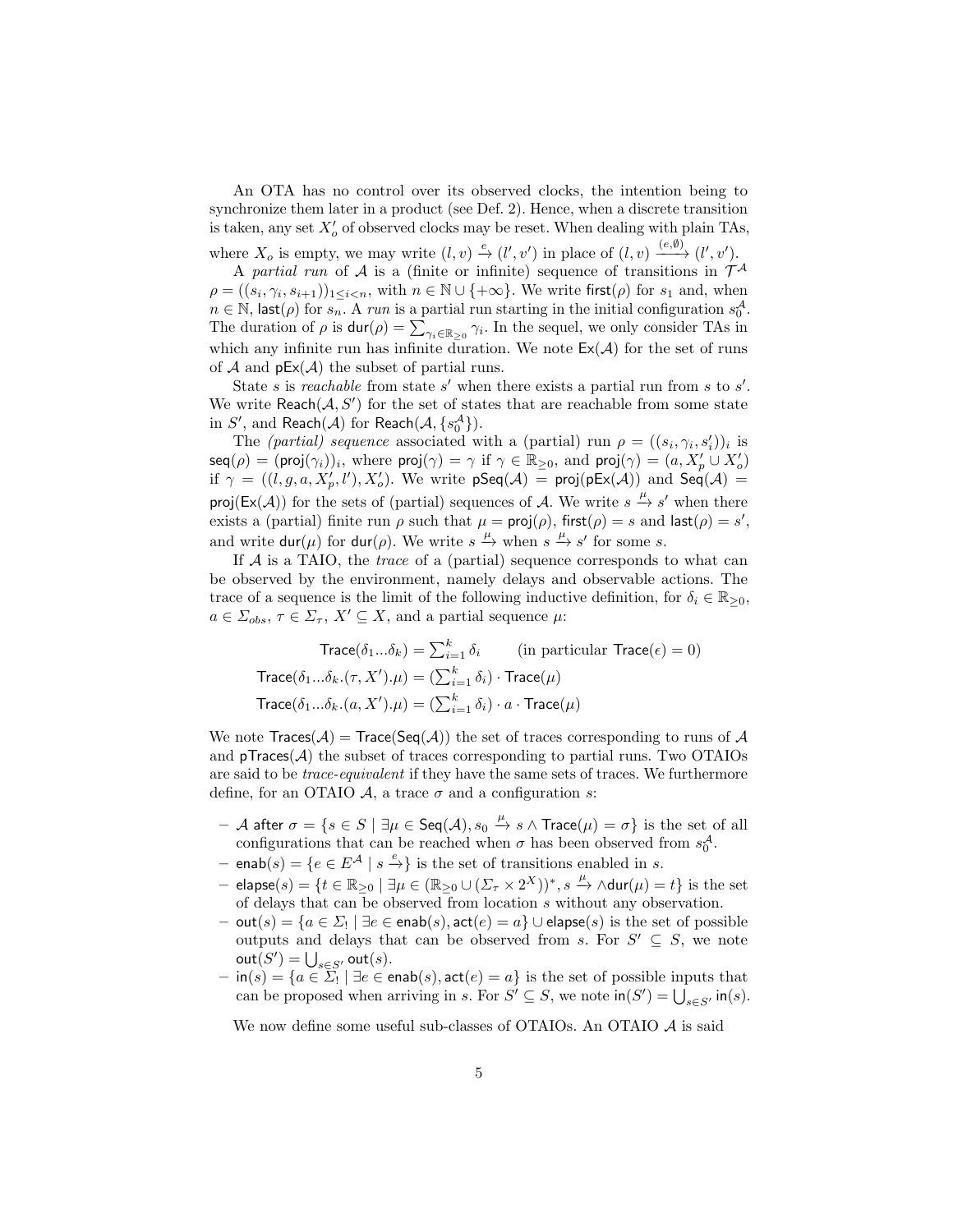- deterministic if for all  $\sigma \in Traces(\mathcal{A})$ ,  $\mathcal A$  after  $\sigma$  is a singleton;
- determinizable if there exists a trace-equivalence deterministic OTAIO;
- − complete if  $S = L \times \mathbb{R}_{\geq 0}^X$  (i.e., all invariants are always true) and for any  $s \in S$ and any  $a \in \Sigma$ , it holds  $s \xrightarrow{a,X'}$  for some  $X' \subseteq X$ ;
- *input-complete* if for any  $s \in \text{Reach}(\mathcal{A})$ ,  $\text{in}(s) = \Sigma_?$ ;
- *non-blocking* if for any  $s \in \text{Reach}(\mathcal{A})$  and any non-negative real t, there is a partial run  $\rho$  from s involving no input actions (i.e.,  $proj(\rho)$  is a sequence over  $\mathbb{R}_{\geq 0} \cup (\Sigma_! \cup \Sigma_\tau) \times 2^X$  and such that  $\text{dur}(\rho) = t$ ;
- repeatedly observable if for any  $s \in \text{Reach}(\mathcal{A})$ , there exists a partial run  $\rho$ from s such that  $Trace(\rho) \notin \mathbb{R}_{\geq 0}$ .

The product of two OTAIOs extends the classical product of TAs.

**Definition 2.** Given two OTAIOs  $A = (L^{\mathcal{A}}, l_0^{\mathcal{A}}, \Sigma_2 \boxplus \Sigma_1 \boxplus \Sigma_{\tau}, X_p^{\mathcal{A}} \boxplus X_o^{\mathcal{A}}, I^{\mathcal{A}}, E^{\mathcal{A}})$ and  $\mathcal{B} = (L^{\mathcal{B}}, l^{\mathcal{B}}_0, \Sigma_? \cup \Sigma_! \cup \Sigma_7, X^{\mathcal{B}}_p \cup X^{\mathcal{B}}_o, I^{\mathcal{B}}, E^{\mathcal{B}})$  over the same alphabets, their product *is the OTAIO*  $\mathcal{A} \times \mathcal{B} = (L^{\mathcal{A}} \times L^{\mathcal{B}}, (l_0^{\mathcal{A}}, l_0^{\mathcal{B}}), \Sigma_? \boxplus \Sigma_! \boxplus \Sigma_7, (X_p^{\mathcal{A}} \cup X_p^{\mathcal{B}}) \boxplus$  $((X_o^{\mathcal{A}} \cup X_o^{\mathcal{B}}) \setminus (X_p^{\mathcal{A}} \cup X_p^{\mathcal{B}})), I, E)$  where  $I: (l_1, l_2) \mapsto I^{\mathcal{A}}(l_1) \wedge I^{\mathcal{B}}(l_2)$  and E is the (smallest) set such that for each  $(l^1, g^1, a, X_p'^1, l'^1) \in E^{\mathcal{A}}$  and  $(l^2, g^2, a, X_p'^2, l'^2) \in$  $E^{\mathcal{B}}, E$  contains  $((l^1, l^2), g^1 \wedge g^2, a, X_p'^1 \cup X_p'^2, (l'^1, l'^2)).$ 

The product of two OTAIOs corresponds to the intersection of the sequences of the orginal OTAIOs, *i.e.* Seq( $A \times B$ ) = Seq( $A$ )  $\cap$  Seq( $B$ ) [BSJK15].

### 2.2 Timed games

We introduce timed game automata [AMPS98], which we later use to turn the test artifacts into games between the tester (controlling the environment) and the implementation, on an arena constructed from the specification.

**Definition 3.** A timed game automaton (TGA) is a timed automaton  $\mathcal{G}$  =  $(L, l_0, \Sigma_c \oplus \Sigma_u, X, I, E)$  where  $\Sigma = \Sigma_c \oplus \Sigma_u$  is partitioned into actions that are controllable  $(\Sigma_c)$  and uncontrollable  $(\Sigma_u)$  by the player.

All the notions of runs and sequences defined previously for TAs are extended to TGAs, with the interpretation of  $\Sigma_c$  as inputs and  $\Sigma_u$  as outputs.

**Definition 4.** Let  $\mathcal{G} = (L, l_0, \Sigma_c \oplus \Sigma_u, X, I, E)$  be a TGA. A strategy for the player is a partial function  $f: Ex(\mathcal{G}) \to \mathbb{R}_{\geq 0} \times (\Sigma_c \cup \{\perp\}) \setminus \{(0, \perp)\}\)$  such that for any finite run  $\rho$ , letting  $f(\rho) = (\delta, a)$ ,  $\delta \in \text{elapse}(\text{last}(\rho))$  is a possible delay from  $\mathsf{last}(\rho)$ , and there is an a-transition available from the resulting configuration  $(unless a = \bot).$ 

Strategies give rise to sets of runs of  $\mathcal{G}$ , defined as follows:

**Definition 5.** Let  $\mathcal{G} = (L, l_0, \Sigma, X, I, E)$  be a TGA, f be a strategy over  $\mathcal{G}$ , and s be a configuration. The set of outcomes of f from s, noted Outcome(s, f), is the smallest subset of partial runs starting from s containing the empty partial run from s (whose last configuration is s), and s.t. for any  $\rho \in$  Outcome(s, f), letting  $f(\rho) = (\delta, a)$  and last $(\rho) = (l, v)$ , we have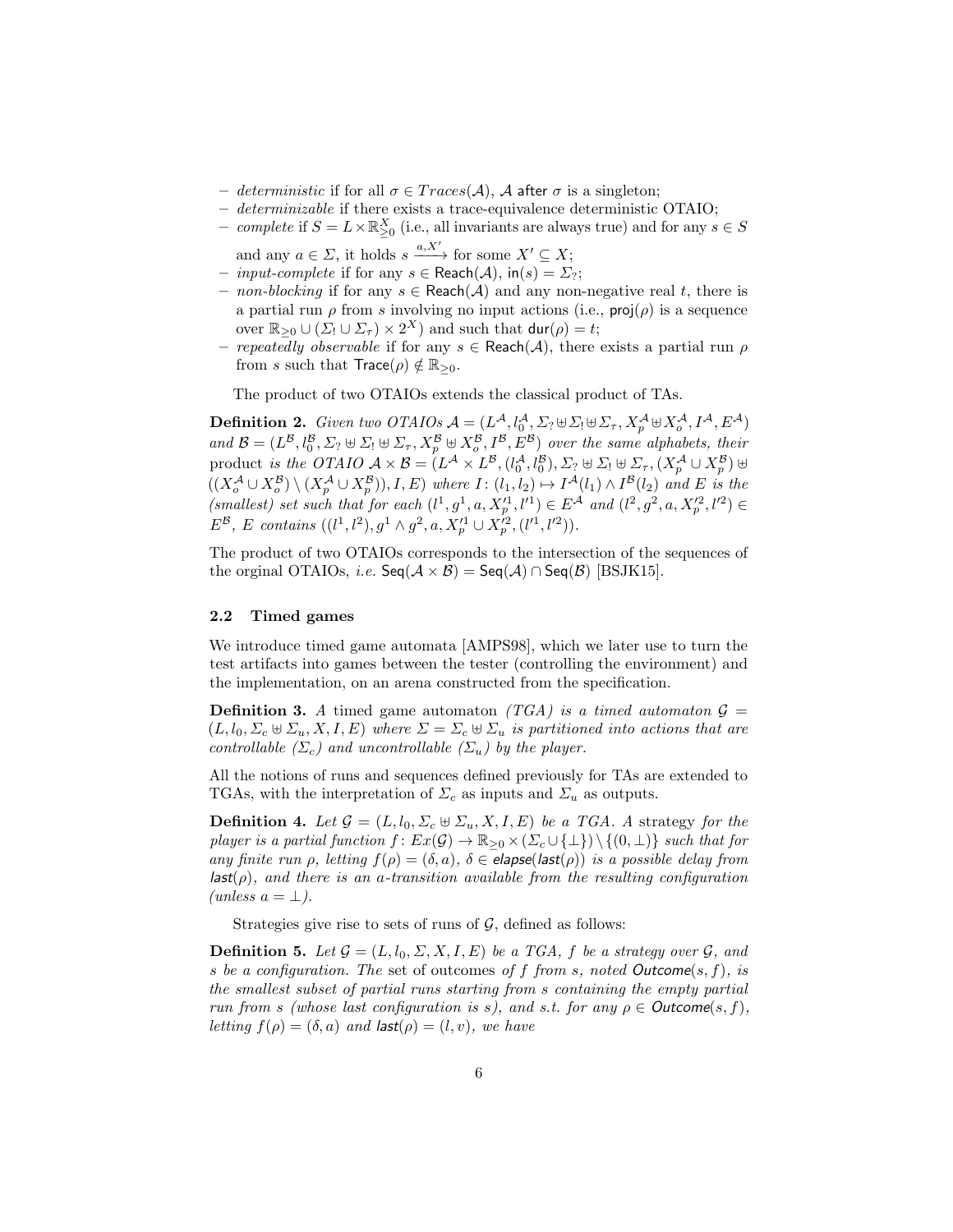$- \rho \cdot ((l, v), \delta, (l, v + \delta')) \cdot ((l, v + \delta'), e, (l', v')) \in$  Outcome $(s, f)$  for any  $0 \leq \delta' \leq \delta$ and  $\textsf{act}(e) \in \Sigma_u$  such that  $((l, v + \delta'), e, (l', v')) \in \textsf{pEx}(A);$ 

#### – and

- either  $a = \bot$ , and  $\rho \cdot ((l, v), \delta, (l, v + \delta)) \in$  Outcome $(s, f)$ ;
- or  $a \in \Sigma_c$ , and  $\rho \cdot ((l, v), \delta, (l, v + \delta)) \cdot ((l, v + \delta), e, (l', v')) \in$  Outcome $(s, f)$ with  $act(e) = a$ :

An infinite partial run is in Outcome $(s, f)$  if infinitely many of its finite prefixes are.

In this paper, we will be interested in reachability winning conditions (under particular conditions). In the classical setting, the set of winning configurations can be computed iteratively, starting from the target location and computing controllable predecessors in a backward manner. The computation can be performed on regions, so that it terminates (in exponential time)  $[AMPSS8, CDF<sup>+</sup>05]$ . We extend this approach to our test-generation framework in Section 4.

### 3 Testing framework

We now present the testing framework, defining  $(i)$  the main testing artifacts i.e. specifications, implementations, test purposes, and test cases, along with the assumptions on them;  $(ii)$  a conformance relation relating implementations and specifications. The combination of the test purposes and the specification and the construction of an approximate deterministic tester is afterward explained.

### 3.1 Test context

We use TAIOs as models for specifications, implementations and test cases, and OTAIOs for test purposes. This allows to define liberal test purposes, and on a technical side, gives a unity to the manipulated objects.

In order to enforce the occurrence of conclusive verdicts, we equip specifications with *reset transitions*, corresponding to a system shutdown and restart, and assume that from any (reachable) configuration, a reset is always reachable.

**Definition 6.** A specification with resets (or simply specification) on  $(\Sigma_?, \Sigma_', \Sigma_')$ is a non-blocking, repeatedly-observable TAIO  $S = (L^S, l_0^S, (\Sigma_3 \cup \{\zeta\}) \cup \Sigma) \cup$  $(\Sigma_\tau, X_p^{\mathcal{S}}, I^{\mathcal{S}}, E^{\mathcal{S}})$  where  $\zeta \notin \Sigma_\tau$  is a reset action. We let  $\mathsf{Reset}^{\mathcal{S}} = \tilde{E}^{\mathcal{S}} \cap (L^{\mathcal{S}} \times$  $G_{M^{\mathcal{S}}}(X^{\mathcal{S}}) \times \{\zeta\} \times \{X_p^{\mathcal{S}}\} \times \{l_0^{\mathcal{S}}\}\)$  be the set of reset transitions, and it is assumed that from any reachable configuration, there exists a finite partial execution containing  $\zeta$ , i.e. for any  $s \in \text{Reach}(S)$ , there exists  $\mu$  s.t.  $s \stackrel{\mu \cdot \zeta}{\longrightarrow} s_0^S$ .

The non-blocking hypothesis rules out "faulty" specifications having no conformant physically-possible implementation. Repeated-observability will be useful for technical reasons, when analyzing the exhaustiveness property of test cases. Our assumption on reset transitions entails:

**Proposition 7.** Let S be a specification with resets. Then  $Reach(\mathcal{T}_{S})$  is stronglyconnected.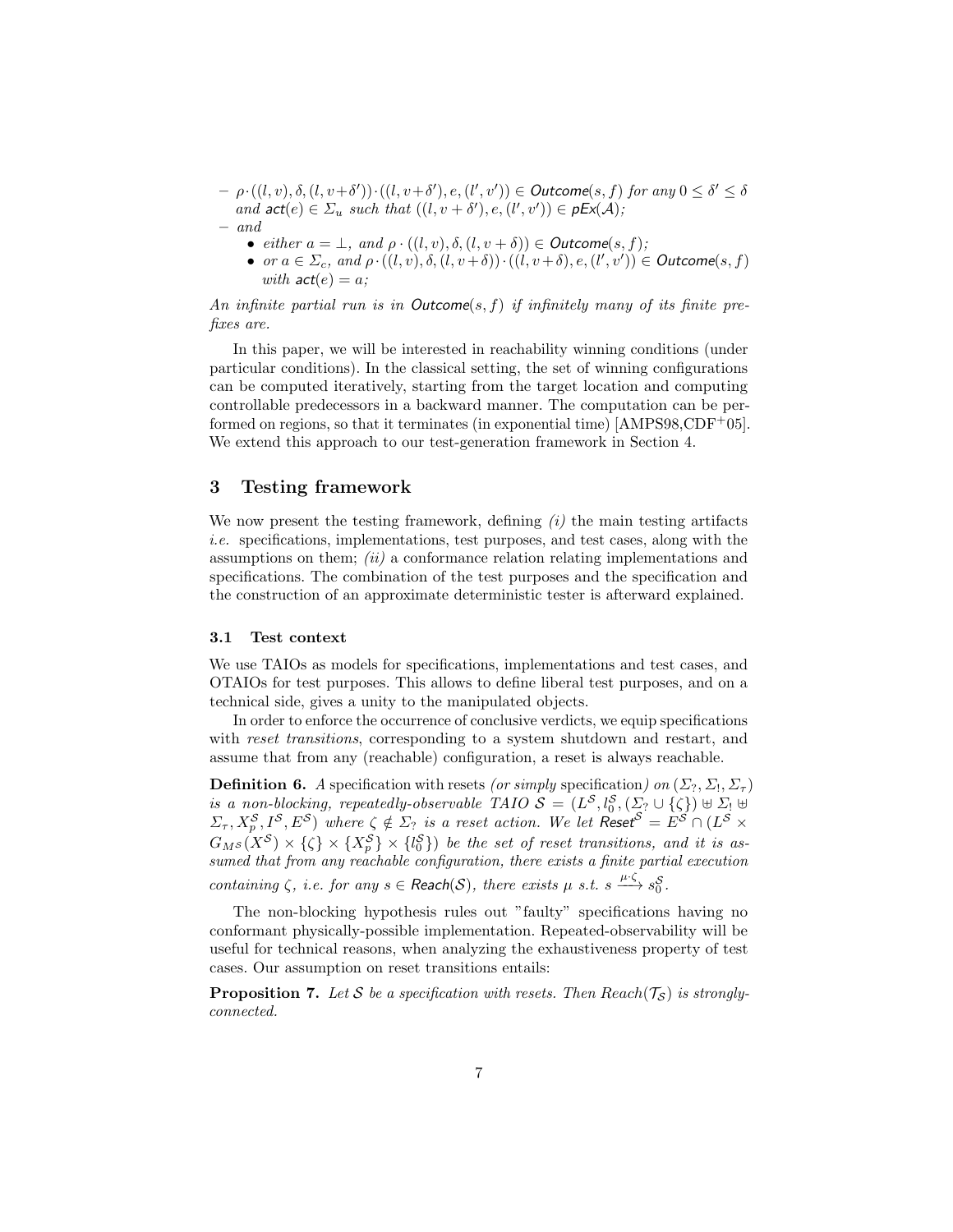Example of a specification. Figure 1 is an example of specification for a conveyor belt. After a maximum time of 2 units (depending for example on their weight), packages reach a sorting point where they are automatically sorted between packages to reject and packages to ship. Packages to reject go to waste, while packages to ship are sent to a boarding platform, where an operator can send them to two different destinations. If the operator takes more than 3 units of time to select a destination, the package goes past the boarding platform and restarts the process.



Fig. 1. A conveyor belt specification.

In practice, test purposes are used to describe the intention of test cases, typically behaviours one wants because they must be correct and/or an error is suspected. In our formal testing framework, we describe them with OTAIOs that observe the specification together with accepting locations.

**Definition 8.** Given a specification  $S = (L^S, l_0^S, (\Sigma_2 \cup {\zeta}) \cup \Sigma_1 \cup \Sigma_\tau, X_p^S, I^S, E^S \cup$ **Definition 6.** Given a specification  $S = (L^r, t_0, (2/0 \{S\}) \oplus 2/\pi, \Lambda_p, I^r, L^r \oplus$ <br>Reset), a test purpose for S is a pair  $(\mathcal{TP}, \text{Accept}^{\mathcal{TP}})$  where  $\mathcal{TP} = (L^{\mathcal{TP}}, l_0^{\mathcal{TP}}, \Sigma_2 \cup$  $\{\zeta\}\,\forall\,\Sigma_1\,\forall\,\Sigma_\tau, X_p^{\tau\mathcal{P}}\,\forall\,X_p^{\mathcal{S}},I^{\tau\mathcal{P}},E^{\tau\mathcal{P}})$  is a complete OTAIO together with a subset Accept<sup>TP</sup>  $\subseteq L^{\mathcal{TP}}$  of accepting locations, and such that transitions carrying reset actions  $\zeta$  reset all proper clocks and return to the initial state (i.e., for any  $\zeta$ -transition  $(l, g, \zeta, X', l') \in E$ , it must be  $X' = X_p^{\mathcal{TP}}$  and  $l' = l_0^{\mathcal{TP}}$ .

In the following, we may simply write  $\mathcal{TP}$  in place of  $(\mathcal{TP}, \mathsf{Accept}^{\mathcal{TP}})$ . We force test purposes to be complete because they should never constrain the runs of the specification they observe, but should only label the accepted behaviours to be tested. Test purposes observe exactly the clocks of the specification in order to synchronize with them, but cannot reset them.

Example of a test purpose. Figure 2 is a test purpose for our conveyorbelt example. We want to be sure that it is possible to ship a package to destination 2 in less than 5 time units, while avoiding to go in waste. The Accept set is limited to a location, named Accept. We note oth the set of transitions that reset no clocks,



Fig. 2. A test purpose for the conveyor belt.

and is enabled for an action other than  $\zeta$  when no other transition is possible for this action. This set serves to complete the test purpose. The test purpose has a proper clock y.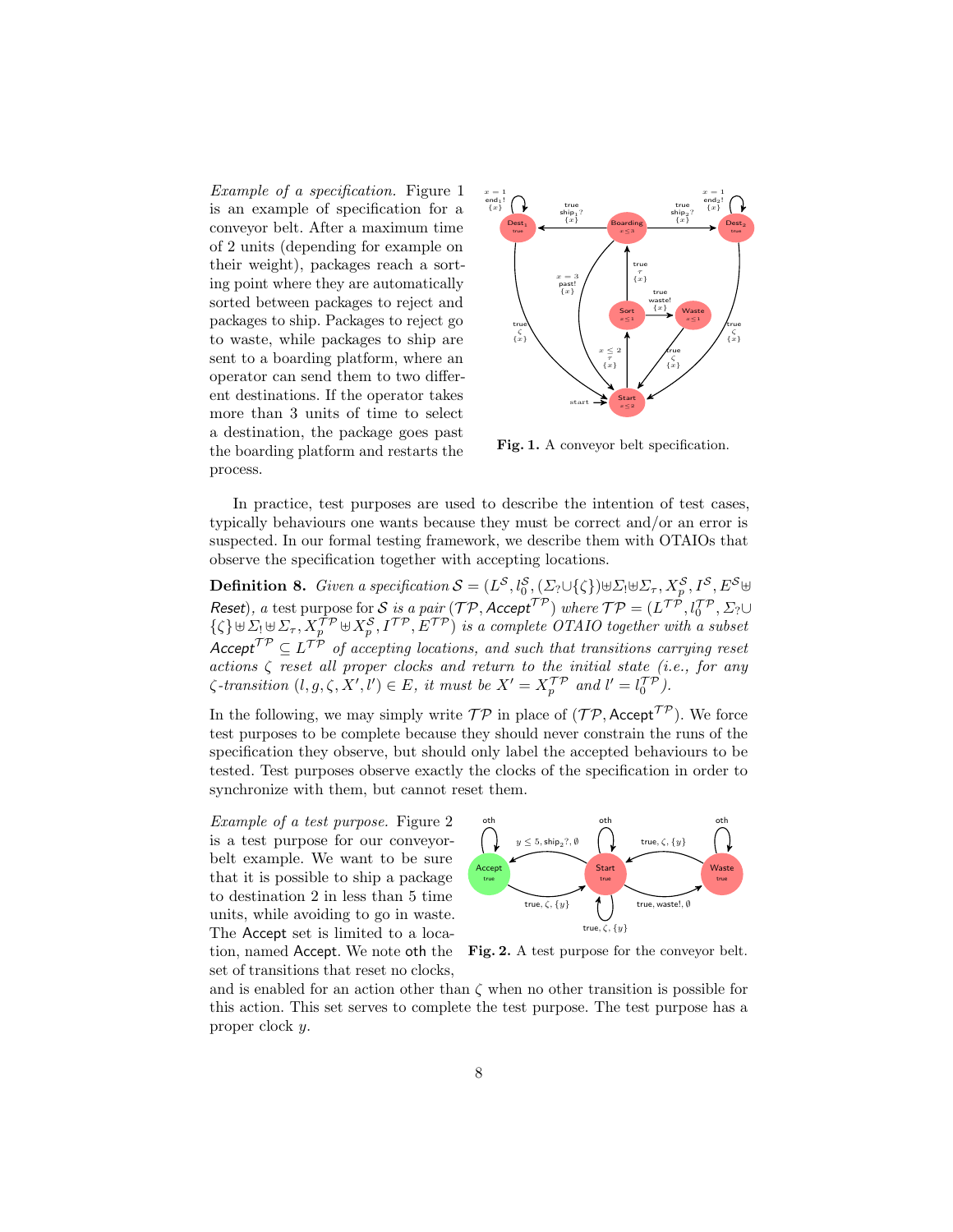In practice, conformance testing links a mathematical model, the specification, and a black-box implementation, that is a real-life physical object observed by its interactions with the environment. In order to formally reason about conformance, one needs to bridge the gap between the mathematical world and the physical world. We then assume that the implementation corresponds to an unknown TAIO.

**Definition 9.** Let  $\mathcal{S} = (L^{\mathcal{S}}, l^{\mathcal{S}}_0, (\Sigma_? \cup \{\zeta\}) \uplus \Sigma_! \uplus \Sigma_\tau, X^{\mathcal{S}}_p, I^{\mathcal{S}}, E^{\mathcal{S}} \cup$  Reset) be a specification TAIO. An implementation of  $S$  is an input-complete and nonblocking TAIO  $\mathcal{I} = (L^{\mathcal{I}}, l_0^{\mathcal{I}}, (\Sigma_2 \cup {\{\zeta\}}) \oplus \Sigma_1 \oplus \Sigma_7^{\mathcal{I}}, X_p^{\mathcal{I}}, I^{\mathcal{I}}, E^{\mathcal{I}})$ . We note  $\mathcal{I}(\mathcal{S})$  the set of possible implementations of S.

The hypotheses made on implementations are not restrictions, but model real-world contingencies: the environment might always provide any input and the system cannot alter the course of time.

Having defined the necessary objects, it is now possible to introduce the timed input-output conformance (tioco) relation [KT09]. Intuitively, it can be understood as "after any specified behaviour, outputs and delays of the implementation should be specified".

**Definition 10.** Let S be a specification and  $\mathcal{I} \in \mathcal{I}(\mathcal{S})$ . We say that  $\mathcal{I}$  conforms to  $S$  for tioco, and write  $I$  tioco  $S$  when:

$$
\forall \sigma \in \mathit{Traces}(\mathcal{S}), \mathit{out}(\mathcal{I} \text{ after } \sigma) \subseteq \mathit{out}(\mathcal{S} \text{ after } \sigma)
$$

Note that it is not assumed that resets are well implemented: if they are not, it is significant only if it induces non-conformant behaviours.

### 3.2 Combining specifications and test purposes

Now that the main objects are defined, we explain how the behaviours targetted by the test purpose  $\mathcal{TP}$  are characterized on the specification S by the construction of the product OTAIO  $P = S \times T$ P. Since S is a TAIO and the observed clocks of  $\mathcal{TP}$  are exactly the clocks of S, the product P is actually a TAIO. Furthermore, since  $\mathcal{TP}$  is complete,  $\mathsf{Seq}(\mathcal{P}) = \mathsf{Seq}(\mathcal{S})$ . This entails that  $\mathcal I$  tioco  $\mathcal S$  is equivalent to I tioco P. Note in particular that resets of S synchronize with resets of  $\mathcal{TP}$ , which are available everywhere.

By defining accepting locations in the product by  $\mathsf{Accept}^{\mathcal{P}} = L^{\mathcal{S}} \times \mathsf{Accept}^{\mathcal{TP}},$ we get that sequences accepted in  $\mathcal P$  are exactly sequences of  $\mathcal S$  accepted by  $\mathcal T\mathcal P$ .

Example. Fig. 3 represents the product of the conveyor-belt specification of Fig. 1 and the test purpose of Fig. 2. All nodes are named by the first letters of the corresponding states of the specification (first) and of the test purpose. The only accepting location is  $(D_2, A)$ .

We make one final hypothesis: we consider only pairs of specifications  $\mathcal S$ and test purposes  $\mathcal{TP}$  whose product  $\mathcal P$  can be exactly determinized by the determinization game presented in [BSJK15]. This restriction is necessary for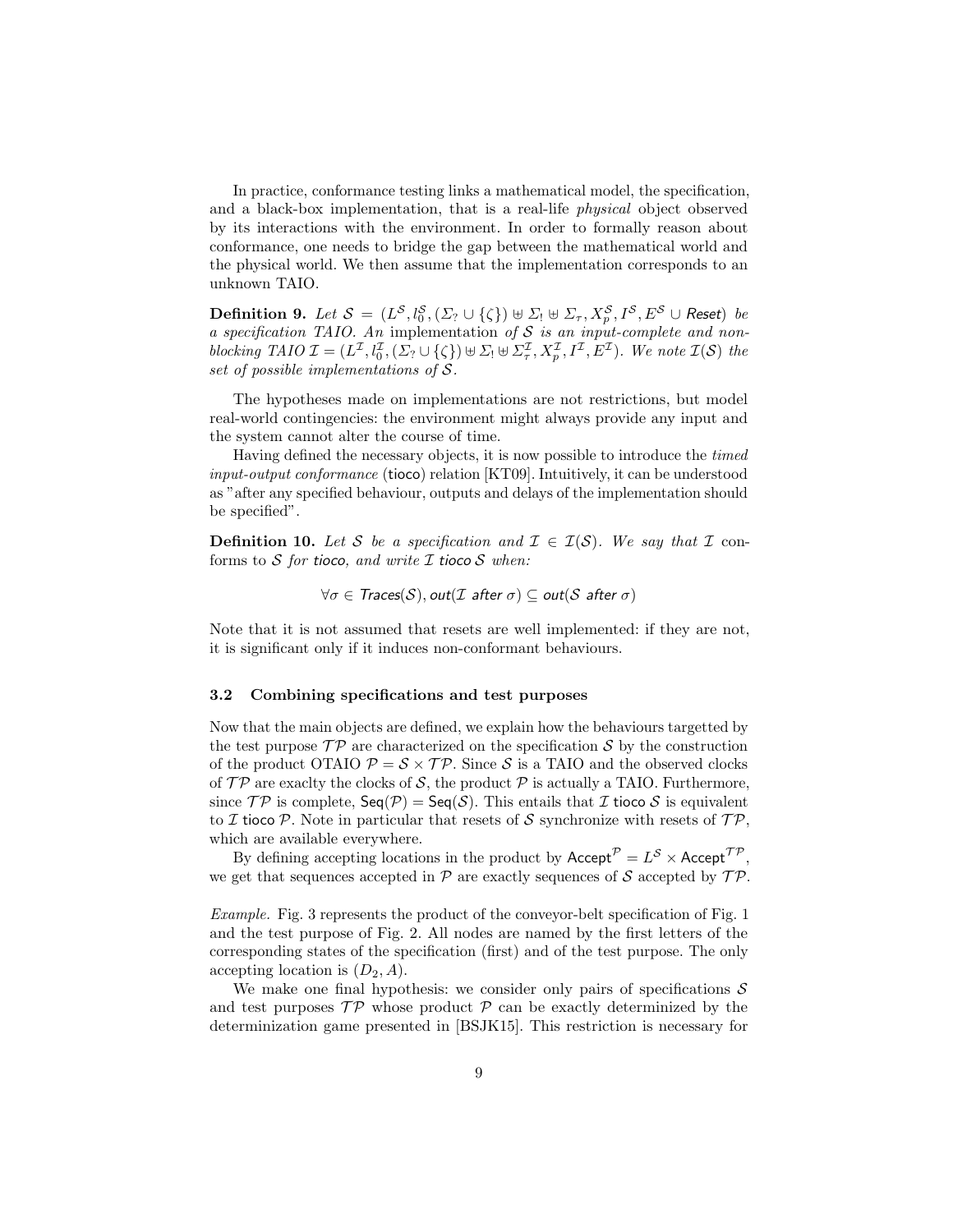

Fig. 3. Product of the conveyor belt specification and the presented test purpose.

technical reasons: if the determinization is approximated, we cannot ensure that resets are still reachable in general. Notice that it is satisfied in several classes of automata, such as strongly non-zeno automata, integer-reset automata, or event-recording automata.

Given the product  $P = S \times T$ , let  $DP$  be its exact determinization. In this case,  $Trace(DP) = Trace(P)$ , hence the reachability of reset transitions is preserved. Moreover the traces leading to  $Accept^{\mathcal{DP}}$  and  $Accept^{\mathcal{P}}$  are the same.

### 3.3 Accounting for failure

At this stage of the process, we dispose of a deterministic and fully-observable TAIO DP having exactly the same traces as the original specification, and having a subset of its localities labelled as accepting for the test purpose. From this TAIO, we aim to build a tester, that can be able to monitor the implementation, feeding it with inputs and selecting verdicts from the returned outputs.

 $\overrightarrow{DP}$  models the accepted traces with Accept<sup> $\overrightarrow{DP}$ </sup>. In order to also explicitely model faulty behaviours (unspecified outputs after a specified trace), we now complete  $\mathcal{DP}$  with respect to its output alphabet, by adding an explicit Fail location. We call this completed TAIO the objective-centered tester.

**Definition 11.** Given a deterministic TAIO  $DP = (L^{DP}, l_0^{DP}, \Sigma_2 \oplus \Sigma_1 \oplus \Sigma_{\tau},$  $X_p^{DP}, I^{DP}, E^{DP}$ ), we construct its objective-centered tester  $\mathcal{OT} = (L^{DP} \cup \{\text{fail}\},\text{init})$  $l_0^{DP}, \Sigma_? \oplus \Sigma_! \oplus \Sigma_\tau, X_p^{DP}, I^{OT}, E^{OT})$  where  $I^{OT}(l) =$  true. The set of transitions  $E^{\mathcal{OT}}$  is defined from  $E^{\mathcal{DP}}$  by:

$$
E^{\mathcal{OT}} = E^{\mathcal{DP}} \cup \bigcup_{\substack{l \in L^{\mathcal{DP}} \\ a \in \Sigma_l^{\mathcal{DP}}} } \{ (l, g, a, \emptyset, \mathit{fail}) \mid g \in \overline{G}_{a,l} \} \\ \cup \{ (\mathit{fail}, \mathit{true}, a, \emptyset, \mathit{fail}) \mid a \in \Sigma^{\mathcal{DP}} \}
$$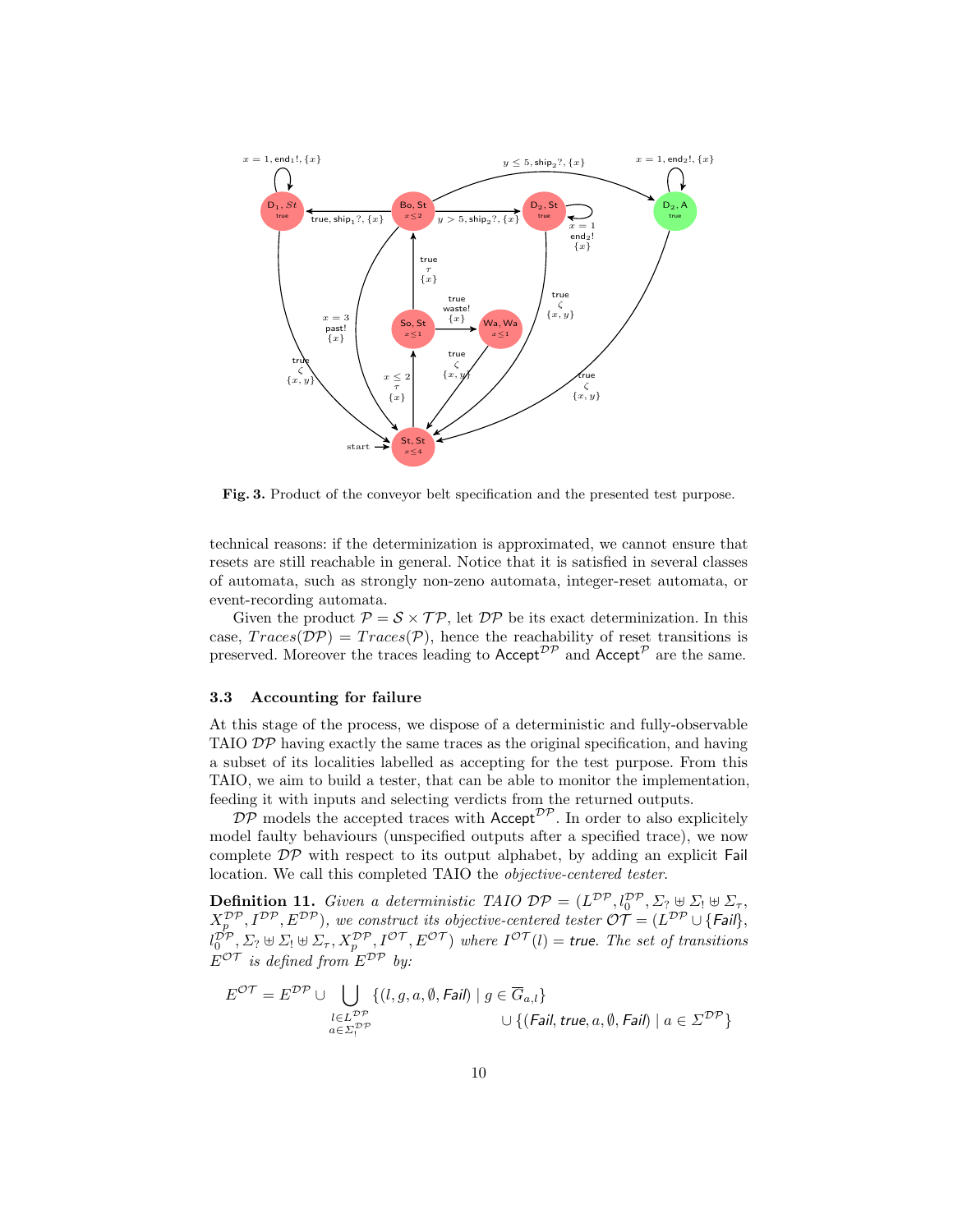where for each a and l,  $\overline{G}_{a,l}$  is a set of guards complementing the set of all valuations v for which an a-transition is available from  $(l, v)$  (notice that  $G_{a,l}$ ) generally is non-convex, so that it cannot be represented by a single guard).

Verdicts are defined on the configurations of  $OT$  as follows:

 $\boldsymbol{Pass} = \bigcup_{l \in Accept^{\mathcal{DP}}} (\{l\} \times I^{\mathcal{DP}}(l)),$  $\begin{split} &-\| \bm{fail} = \{\bm{\mathit{fail}}\} \times \mathbb{R}_{\geq 0} \cup \bigcup_{l \in L^{\mathcal{DP}}} \Big(\{l\} \times \big( \mathbb{R}^{X_p}_{\geq 0} \setminus I^{\mathcal{DP}}(l) \big) \Big). \end{split}$ 

Notice that we do not define the usual **Inconclusive** verdicts (*i.e.* configurations in which we cannot conclude to non-conformance, nor accept the run with respect to the test purpose) as we will enforce the apparition of **Pass** or **Fail**. **Pass** corresponds to behaviours accepted by the test purpose, while **Fail** corresponds to non-conformant behaviours. Note that  $\mathcal{OT}$  inherits the interesting structural properties of  $\mathcal{DP}$ . More importantly, resets are always reachable as long as no verdict has been emited, and  $OT$  is repeatedly-observable out of **Fail**.

It remains to say that  $\mathcal{OT}$  and  $\mathcal{DP}$  model the same behaviours. Obviously, their sets of traces differ, but the traces added in  $\mathcal{OT}$  precisely correspond to runs reaching **Fail**. We now define a specific subset of runs, sequences and traces corresponding to traces that are meant to be accepted by the specification.

**Definition 12.** A run  $\rho$  of an objective-centered tester  $\mathcal{OT}$  is said conformant if it does not reach **Fail**. We note  $\mathsf{Ex}_{\mathsf{conf}}(\mathcal{OT})$  the set of conformant runs of  $\mathcal{OT}$ , and Seq<sub>conf</sub>( $OT$ ) (resp. Traces<sub>conf</sub>( $OT$ )) the corresponding sequences (resp. traces). We note  $\mathsf{Ex}_{\mathsf{fail}}(\mathcal{OT}) = \mathsf{Ex}(\mathcal{OT}) \setminus \mathsf{Ex}_{\mathsf{conf}}(\mathcal{OT})$  and similarly for the sequences and traces.

The conformant traces are exactly those specified by  $\mathcal{DP}$ , i.e. Traces( $\mathcal{DP}$ ) = Traces<sub>conf</sub>( $\mathcal{OT}$ ) and correspond to executions tioco-conformant with the specification, while  $\mathsf{Ex}_{\mathsf{fail}}$  are runs where a non-conformance is detected.

# 4 Translating objectives into games

In this section, we interpret objective-centered tester into games between the tester and the implementation and propose strategies that try to avoid control losses. We then introduce a scope in which the tester always has a winning strategy, and discuss the properties of the resulting test cases (*i.e.* game structure and built strategy).

We want to enforce conclusive verdicts when running test cases, i.e. either the implementation does not conform to its specification ( $\textit{Tail}$  verdict) or the awaited behaviour appears (**Pass** verdict). We thus say that an execution  $\rho$  is winning for the tester if it reaches a **Fail** or **Pass** configuration and note  $\text{Win}(\mathcal{G})$ the set of such executions. In the following, we consider the TGA  $\mathcal{G}^{\mathcal{OT}}$  =  $(L^{\mathcal{OT}}, l_0^{\mathcal{OT}}, \Sigma_?^{\mathcal{OT}} \oplus \Sigma_?^{\mathcal{OT}}, X_p, I^{\mathcal{OT}}, E^{\mathcal{OT}})$  where the controllable actions are the inputs  $\Sigma_c = \Sigma_?^{\mathcal{OT}}$  and the uncontrollable actions are the outputs  $\Sigma_u = \Sigma_?^{\mathcal{OT}}$ .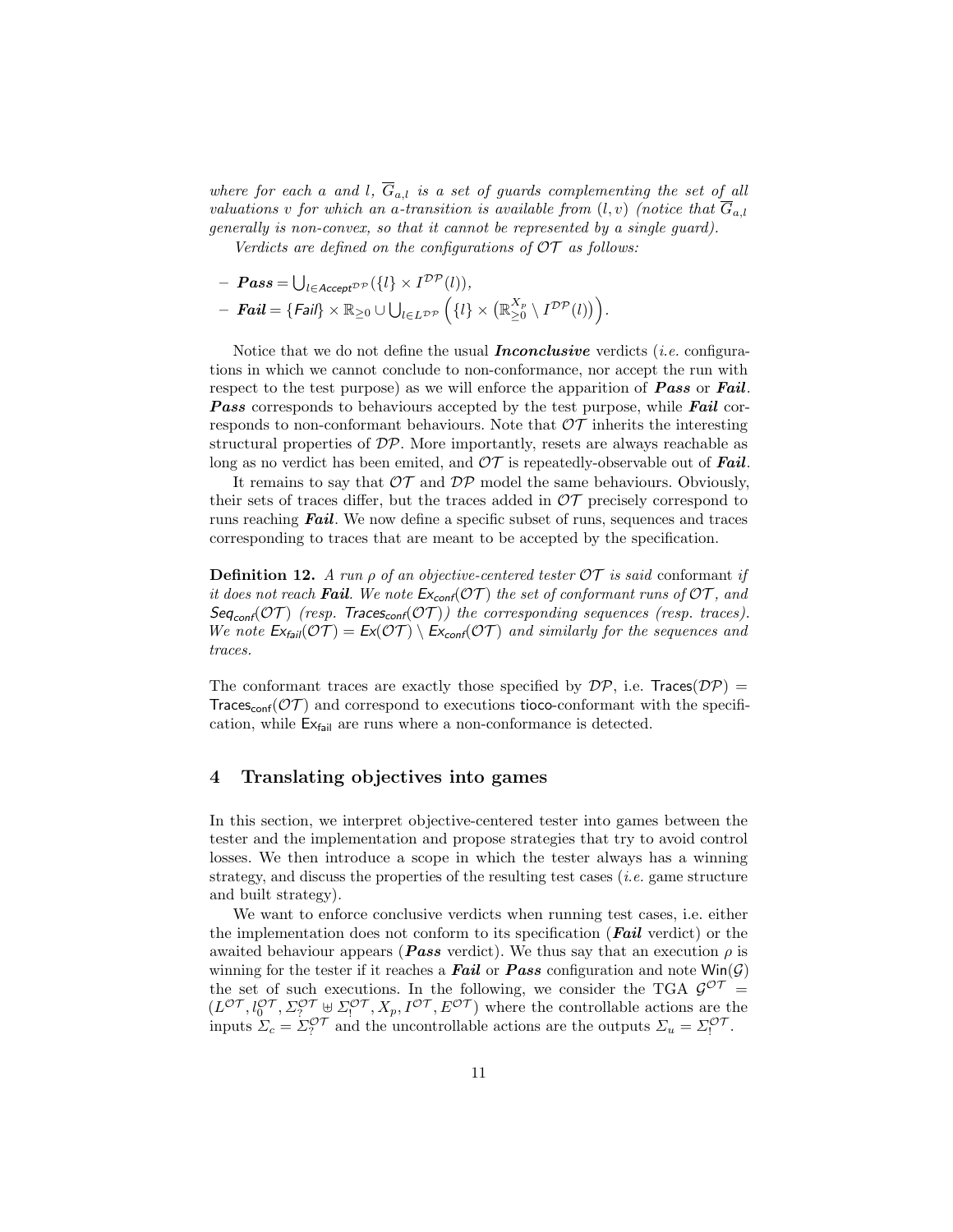#### 4.1 Rank-lowering strategy

In this part, we restrict our discussion to TGAs where **Pass** configurations are reachable (when seen as plain TAs). Indeed, if none can be reached, and we will discuss the fact that the proposed method can detect this fact, trying to construct a strategy seeking a Pass verdict is hopeless. This is a natural restriction, as it only rules out unsatisfiable test purposes.

The tester cannot force the occurrence of a non-conformance (as he does not control outputs and delays), and hence cannot push the system into a **Fail** configuration. A strategy for the tester should thus target the **Pass** set in a partially controlable way, while monitoring  $\textit{Tail}$ . For that purpose, we define a hierarchy of configurations, depending on their "distance" to **Pass**. This uses a backward algorithm, for which we define the predecessors of a configuration.

Given a set of configurations  $S' \subseteq S$  of  $\mathcal{G}^{\mathcal{OT}}$ , we define three kinds of predecessors, letting  $\overline{V}$  denote the complement of V:

– discrete predecessors by a sub-alphabet  $\Sigma' \subseteq \Sigma$ :

$$
\mathsf{Pred}_{\varSigma'}(S') = \{(l, v) \mid \exists a \in \varSigma', \ \exists (l, a, g, X', l') \in E, v \models g \land (l', v_{[X' \leftarrow 0]}) \in S'\}
$$

– timed predecessors, while avoiding a set  $V$  of configurations:

$$
\mathsf{tPred}(S',V) = \{(l,v) \mid \exists \delta \in \mathbb{R}_{\geq 0},\ (l,v+\delta) \in S' \land \forall \ 0 \leq \delta' < \delta.\ (l,v+\delta') \notin V\}
$$

- We furthermore note  $tPred(S') = tPred(S', \emptyset)$ .
- final timed predecessors are defined for convenience (see below):

$$
\mathsf{ftPred}(S') = \mathsf{tPred}(\mathit{Fail}, \mathsf{Pred}_{\varSigma_u}(\overline{S'})) \cup \mathsf{tPred}(\mathsf{Pred}_{\varSigma}(\overline{S'}))
$$

The final timed predecessors correspond to situations where the system is 'cornered', having the choice between taking an uncontrollable transition to  $S'$  (as no uncontrollable transition to  $\overline{S'}$  will be available) or reach **Fail**. Such situations are not considered as control losses, as the system can only take a beneficial transition for the tester (either by going to  $S'$  or to  $\text{fail}$ ). Note that tPred and ftPred need not return convex sets, but are efficiently computable using Pred and simple set constructions  $[CDF<sup>+</sup>05]$ . Now, using these notions of predecessors, a hierarchy of configurations based on the 'distance' to **Pass** is defined.

**Definition 13.** The sequence  $(W_i^j)_{j,i}$  of sets of configurations is defined as:

- $\; W^0_0 = \boldsymbol{Pass}$
- $-\; W^{\breve{j}}_{i+1}=\pi(W^j_i)\; with\; \pi(S')=tPred\left(S'\cup Pred_{\varSigma_c}(S'), Pred_{\varSigma_u}(\overline{S'})\right)\cup tPred(S')$
- $W_0^{j+1} = t$ Pred $(W_\infty^j \cup Pred_{\Sigma}(W_\infty^j))$  with  $W_\infty^j$  the limit<sup>2</sup> of the sequence  $(W_i^j)_i$ .

In this hierarchy, j corresponds to the minimal number of control losses the tester has to go through in order to reach **Pass**, and i corresponds to the minimal number of steps before the next control loss (or to  $Pass$ ).

We then have the following property:

<sup>&</sup>lt;sup>2</sup> The sequence  $(W_i^j)_i$  is non-decreasing, and can be computed in terms of clock regions; hence the limit exists and is reached in a finite number of iterations  $[CDF^+05]$ .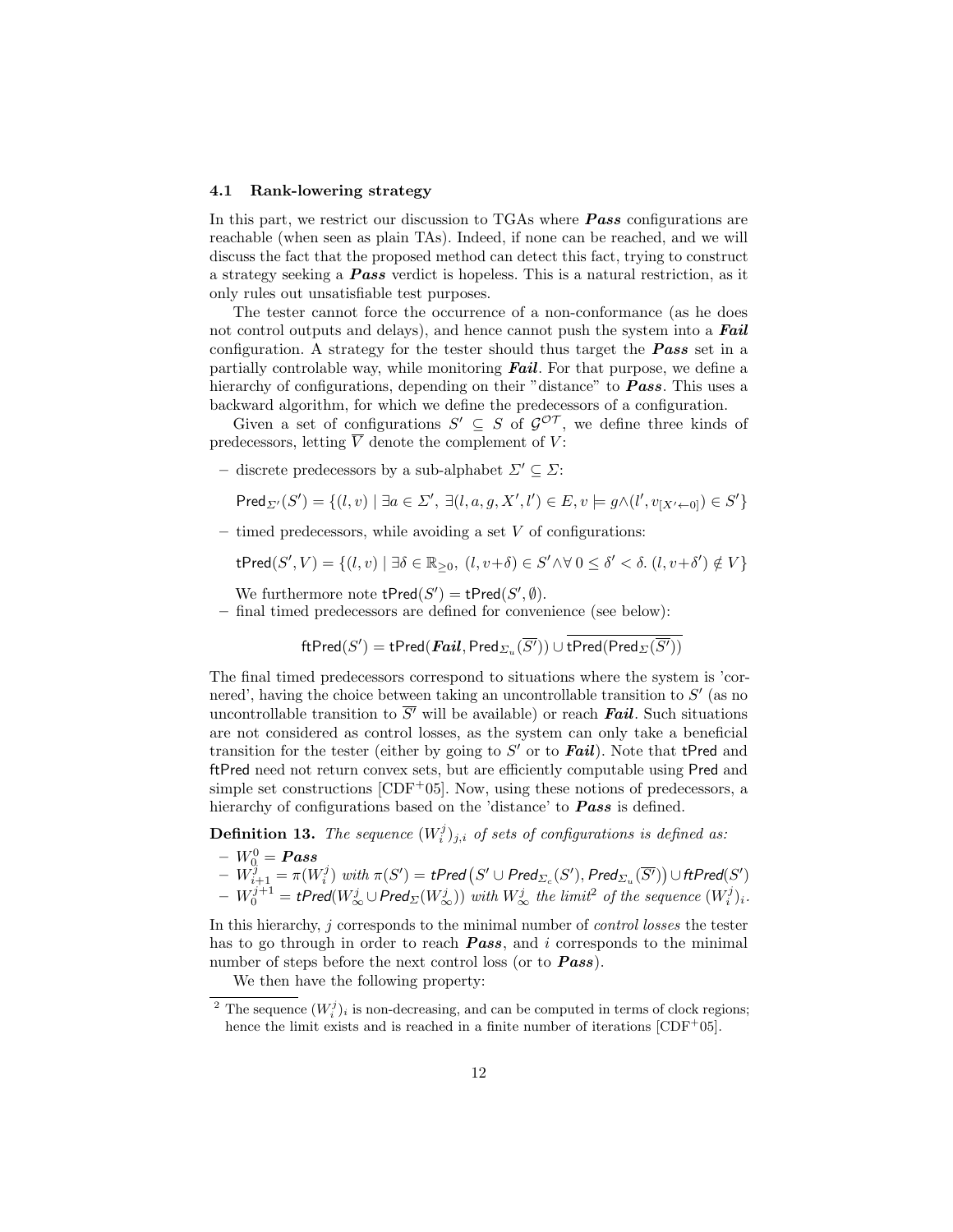**Proposition 14.** There exists  $i, j \in \mathbb{N}$  such that  $\mathsf{Reach}(\mathcal{G}^{\mathcal{OT}}) \setminus \mathit{Fall} \subseteq W_i^j$ .

As explained above, this property is based on the assumption that the **Pass** verdict is reachable. Nevertheless, if it is not it will be detected during the hierarchy construction that will converge to a fixpoint not including  $s_0^{\mathcal{G}}$ . As all the configurations in which we want to define a strategy are covered by the hierarchy, we can use it to define a partial order.

**Definition 15.** Let  $s \in$  Reach $(\mathcal{G}^{\mathcal{OT}}) \setminus \textit{Tail.}$  The rank of s is:

$$
r(s) = (j_s = \underset{j \in \mathbb{N}}{\arg\min} (s \in W^j_{\infty}), i_s = \underset{i \in \mathbb{N}}{\arg\min} (s \in W^{j_s}_i))
$$

We note  $s \sqsubseteq s'$  when  $r(s) \leq_{\mathbb{N}^2} r(s')$ , where  $\leq_{\mathbb{N}^2}$  is the lexical order on  $\mathbb{N}^2$ .

**Proposition 16.**  $\sqsubseteq$  is a partial order on Reach( $\mathcal{G}^{\mathcal{OT}}$ ) \ **Fail.** 

We dispose of a partial order on configurations, with  $Pass$  being the minimal elements. We use it to define a strategy trying to decrease the rank during the execution. For any  $s \in S$ , we write  $r^-(s)$  for the largest rank such that  $r^-(s) <_{\mathbb{N}^2} r(s)$ , and  $W^-(s)$  for the associated set in  $(W_i^j)_{j,i}$ . We (partially) order pairs  $(\delta, a) \in \mathbb{R}_{\geq 0} \times \Sigma$  according to  $\delta$ .

**Definition 17.** A strategy f for the tester is rank-lowering if, for any finite run ρ with  $\textsf{last}(\rho) = s = (l, v)$ , it selects one possible behaviour leading to the lesser delay in the following three:

- $-$  if s ∈ tPred(Pred<sub>Σc</sub>(W<sup>-</sup>(s))),then  $f(\rho) = (\delta, a)$  with  $a \in \Sigma_c$  s.t. there exists  $e \in E$  with  $\mathsf{act}(e) = a$  and  $s \xrightarrow{\delta} e^+ t$  with  $t \in W^-(s)$ , and  $\delta$  is minimal in the following sense: if  $s \stackrel{\delta'}{\rightarrow} \stackrel{e'}{\rightarrow} t'$  with  $t' \in W^{-}(s)$  and  $\delta' \leq \delta$ , then  $v + \delta$  and  $v + \delta'$  belong to the same region;
- $-$  if  $s \in t$ Pred $(W^-(s))$ , then  $f(\rho) = (\delta, \perp)$  such that  $s \stackrel{\delta}{\to} t$  with  $t \in W^-(s)$ , and  $\delta$  is minimal in the same sense as above;
- otherwise  $f(\rho) = (\delta, \perp)$  where  $\delta$  is maximal in the same sense as above (maximal delay-successor region).

The third case correspond, either to a configuration of **Pass**, where  $W^-$  is undefined, or to a ftPred. Notice that (possibly several) rank-lowering strategies always exist.

#### 4.2 Making rank-lowering strategies win

A rank-lowering strategy is generally not a winning strategy: it relies on the implementation fairly exploring its different possibilities and not repeatedly avoiding an enabled transition. In this section, fair runs are introduced, and the rank-lowering strategies are shown to be winning in this subset of the runs.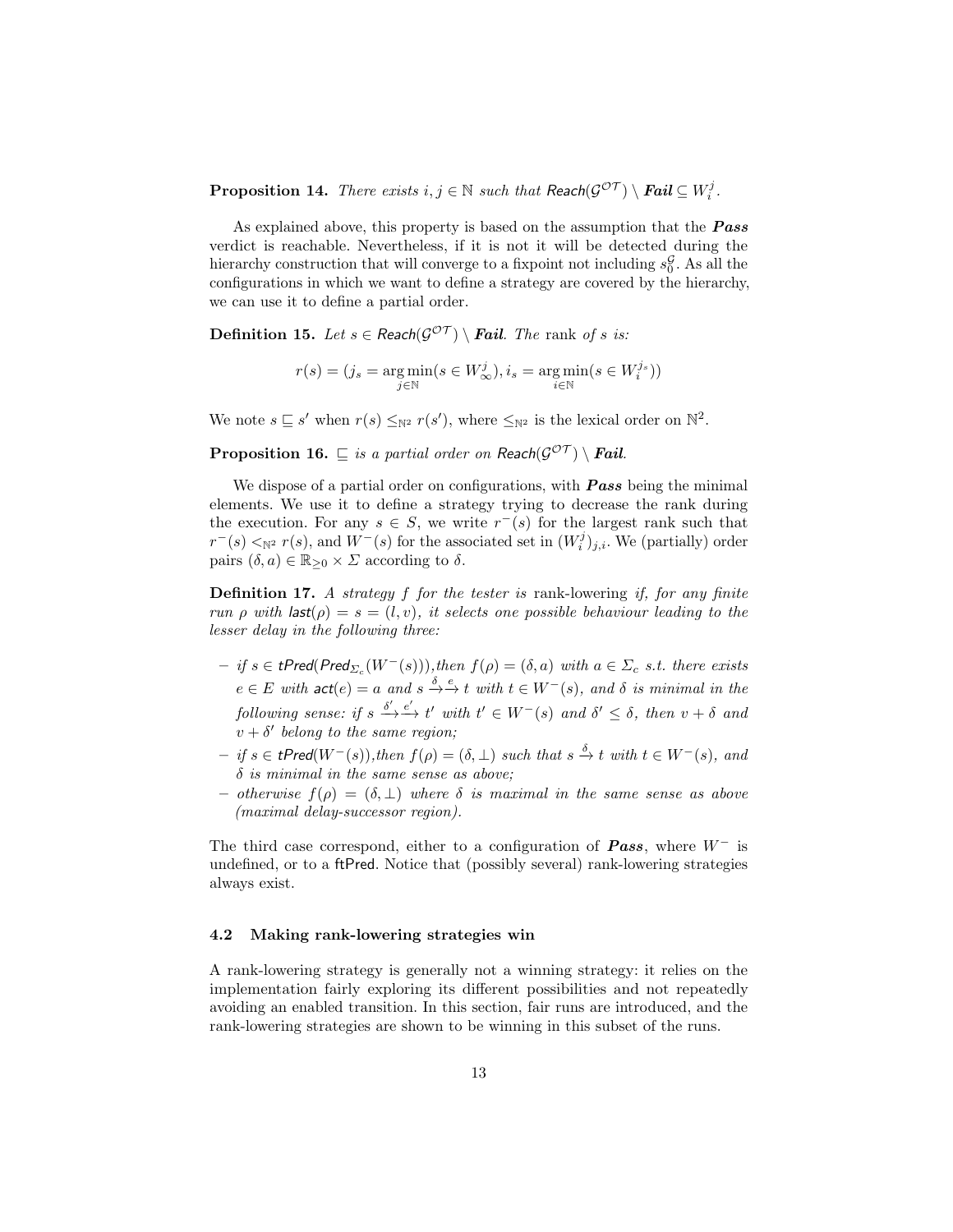**Lemma 18.** If  $\mathcal{OT}$  is repeatedly-observable, then for all  $\rho = ((s_i, \gamma_i, s_{i+1}))_{i \in \mathbb{N}} \in$  $Ex(\mathcal{G})$  ending with an infinite sequence of delays, we have<sup>3</sup>

$$
\rho \in \mathsf{Ex}_{\mathsf{fail}}(\mathcal{G}) \vee \exists e \in E^{\mathcal{G}}, \ \exists i \in \mathbb{N}, e \in \mathsf{enab}(s_i).
$$

This lemma ensures that we cannot end in a situation where no transitions can be taken, forcing the system to delay indefinitely. It will be used with the support of fairness. In order to introduce our notion of fairness, we define the infinite support of a run.

**Definition 19.** Let  $\rho$  be an infinite run, its infinite support  $\text{Inf}(\rho)$  is the set of regions appearing infinitely often in ρ.

$$
\mathit{Inf}((s_i,\gamma_i,s_{i+1})_{i\in\mathbb{N}})=\{r\mid\exists i\in\mathbb{N},\ s_i\in r\vee\\\hspace{1cm}(\gamma_i\in\mathbb{R}_{\geq 0}\wedge\exists s_i'\in r,\ \exists\delta_i<\gamma_i,\ s_i\stackrel{\delta_i}{\longrightarrow}s_i')\}
$$

The notion of enabled transitions and delay transitions are extended to regions as follows: for a region r, we let  $enab(r) = enab(s)$  for any s in r, and write  $r \stackrel{\mathsf{t}}{\rightarrow} r'$  for all time-successor region  $r'$  of r.

**Definition 20.** An infinite run  $\rho$  in a TGA  $\mathcal{G} = (L, l_0, \Sigma_u \oplus \Sigma_c, X, I, E)$  (with timed transitions system  $\mathcal{T} = (S, s_0, \Gamma, \rightarrow_{\mathcal{T}})$  is said to be fair when:

$$
\forall e \in E, (\text{act}(e) \in \Sigma_u \Rightarrow (\exists r \in \text{Inf}(\rho), r \xrightarrow{e} r' \Rightarrow r' \in \text{Inf}(\rho))) \land
$$
  

$$
\forall r \in \text{Inf}(\rho), \exists \gamma \in (\text{enab}(r) \cap \{e \mid \text{act}(e) \in \Sigma_c\}) \cup \{\texttt{t}\}), r \xrightarrow{\gamma} r' \land r' \in \text{Inf}(\rho)
$$

We note  $\textsf{Fair}(\mathcal{G})$  the set of fair runs of  $\mathcal{G}$ .

Fair runs model restrictions on the system runs corresponding to strategies of the system. The first part of the definition assures that any infinitely-enabled action of the implementation will be taken infinitely many times, while the second part ensures that the implementation will infinitely often let the tester play, by ensuring that a delay or controlable action will be performed. It matches the "strong fairness" notion of model checking. Restricting to fair runs is sufficient to ensure a winning execution when the tester uses a rank-lowering strategy. Intuitively, combined with Lemma 18 and the repeated-observability assumption, it assures that the system will keep providing outputs until a verdict is reached, and allows to show the following property.

**Proposition 21.** Rank-lowering strategies are winning on Fair(G) (i.e., all fair outcomes are winning).

<sup>&</sup>lt;sup>3</sup> In this expression,  $\stackrel{\infty}{\exists} i \in \mathbb{N}$ ,  $\phi(i)$  means that  $\phi(i)$  is true for infinitely many integers.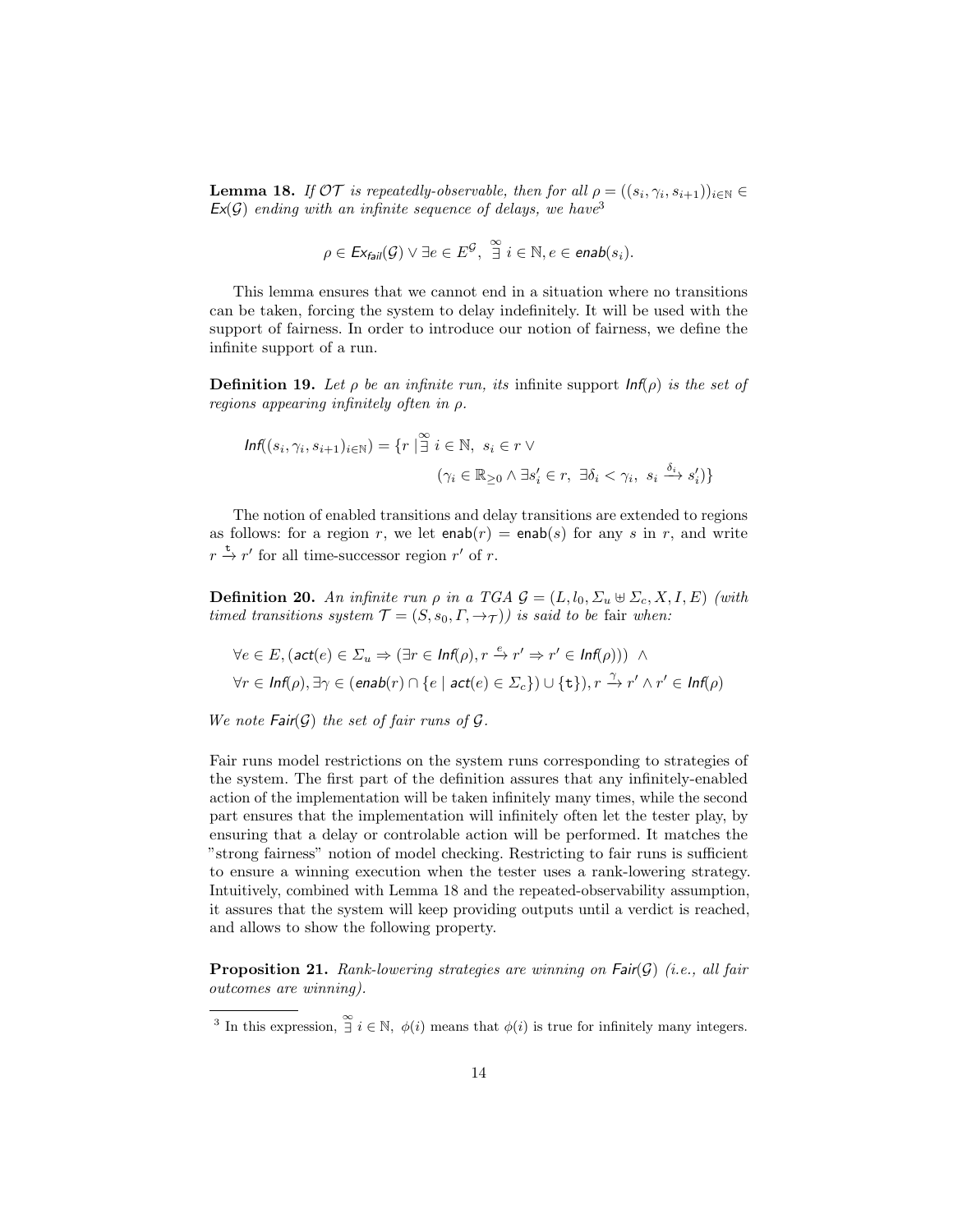#### 4.3 Properties of the test cases

Having constructed strategies for the tester, and identified a scope of implementation behaviours that allows these strategies to enforce a conclusive verdict, we now study the properties obtained by the test generation method presented above. We call test case a pair  $(\mathcal{G}, f)$  where  $\mathcal G$  is the game corresponding to the objectivecentered tester  $\mathcal{OT}$ , and f is a rank-lowering strategy on G. We note  $\mathcal{TC}(S, \mathcal{TP})$ the set of possibles test cases generated from a specification  $S$  and a test purpose  $\mathcal{TP}$ , and  $\mathcal{TC}(S)$  the test cases for any test purpose. Recall that it is assumed that the test purposes associated with a specification are restricted to those leading to a determnizable product. Behaviours are defined as the possible outcomes of a test case combined with an implementation, and model their parallel composition.

**Definition 22.** Given a test case  $(G, f)$  and an implementation  $\mathcal{I}$ , their behaviours are the runs  $((s_i, s'_i), (e_i, e'_i), (s_{i+1}, s'_{i+1}))_i$  such that  $((s_i, e_i, s_{i+1}))_i$  is an outcome of  $(G, f)$ ,  $((s'_i, e'_i, s'_{i+1}))_i$  is a run of  $\mathcal I$ , and for all i, either  $e_i = e'_i$  if  $e_i \in \mathbb{R}_{\geq 0}$  or  $\textsf{act}(e_i) = \textsf{act}(e_i')$  otherwise. We write Behaviour $(\mathcal{G}, f, \mathcal{I})$  for the set of behaviours of the test case  $(\mathcal{G}, f)$  and of the implementation  $\mathcal{I}.$ 

We say that an implementation  $\mathcal I$  fails a test case  $(\mathcal G, f)$ , and note  $\mathcal I$  fails  $(\mathcal G, f)$ , when there exists a run in Behaviour( $G, f, \mathcal{I}$ ) that reaches **Fail**. Our method is sound, that is, a conformant implementation cannot be detected as faulty.

Proposition 23. The test-case generation method is sound: for any specification  $S$ , it holds

 $\forall \mathcal{I} \in \mathcal{I}(\mathcal{S}), \ \forall (\mathcal{G}, f) \in \mathcal{I}(\mathcal{C}|\mathcal{S}), \ (\mathcal{I} \text{ fails } (\mathcal{G}, f) \Rightarrow \neg(\mathcal{I} \text{ tioco } \mathcal{S})).$ 

The proofs of this property and the following one are based on the exact correspondance between **Fail** and the faulty behaviours of  $S$ , and use the trace equivalence of the different models  $(\mathcal{DP}, \mathcal{P} \text{ and } \mathcal{S})$  to conclude. As they exploit mainly the game structure, fairness is not used.

We define the notion of outputs after a trace in a behaviour, allowing to extend tioco to these objects and to state a strictness property. Intuitively, when a non-conformance appears it should be detected.

**Definition 24.** Given a test case  $(\mathcal{G}, f)$  and an implementation  $\mathcal{I}$ , for a trace  $\sigma$ :

out(Behaviour( $\mathcal{G}, f, \mathcal{I}$ ) after  $\sigma$ ) =  ${a \in \Sigma_1 \cup \mathbb{R}_{\geq 0} \mid \exists \rho \in \text{Behavior}(G, f, \mathcal{I}), \text{ Trace}(\rho) = \sigma \cdot a}$ 

**Proposition 25.** The test generation method is strict: given a specification  $S$ .

 $\forall \mathcal{I} \in \mathcal{I}(\mathcal{S}), \ \forall (\mathcal{G}, f) \in \mathcal{TC}(\mathcal{S}), \ \neg(\mathsf{Behavior}(\mathcal{G}, f, \mathcal{I}) \ \mathsf{t} \text{ioco} \ \mathcal{S}) \Rightarrow \mathcal{I} \ \mathsf{fails} \ (\mathcal{G}, f)$ 

This method also enjoys a precision property: traces leading the test case to **Pass** are exactly traces conforming to the specification and accepted by the test purpose. The proof of this property uses the exact encoding of the Accept states and the definition of **Pass**. As the previous two, it then propagates the property through the different test artifacts.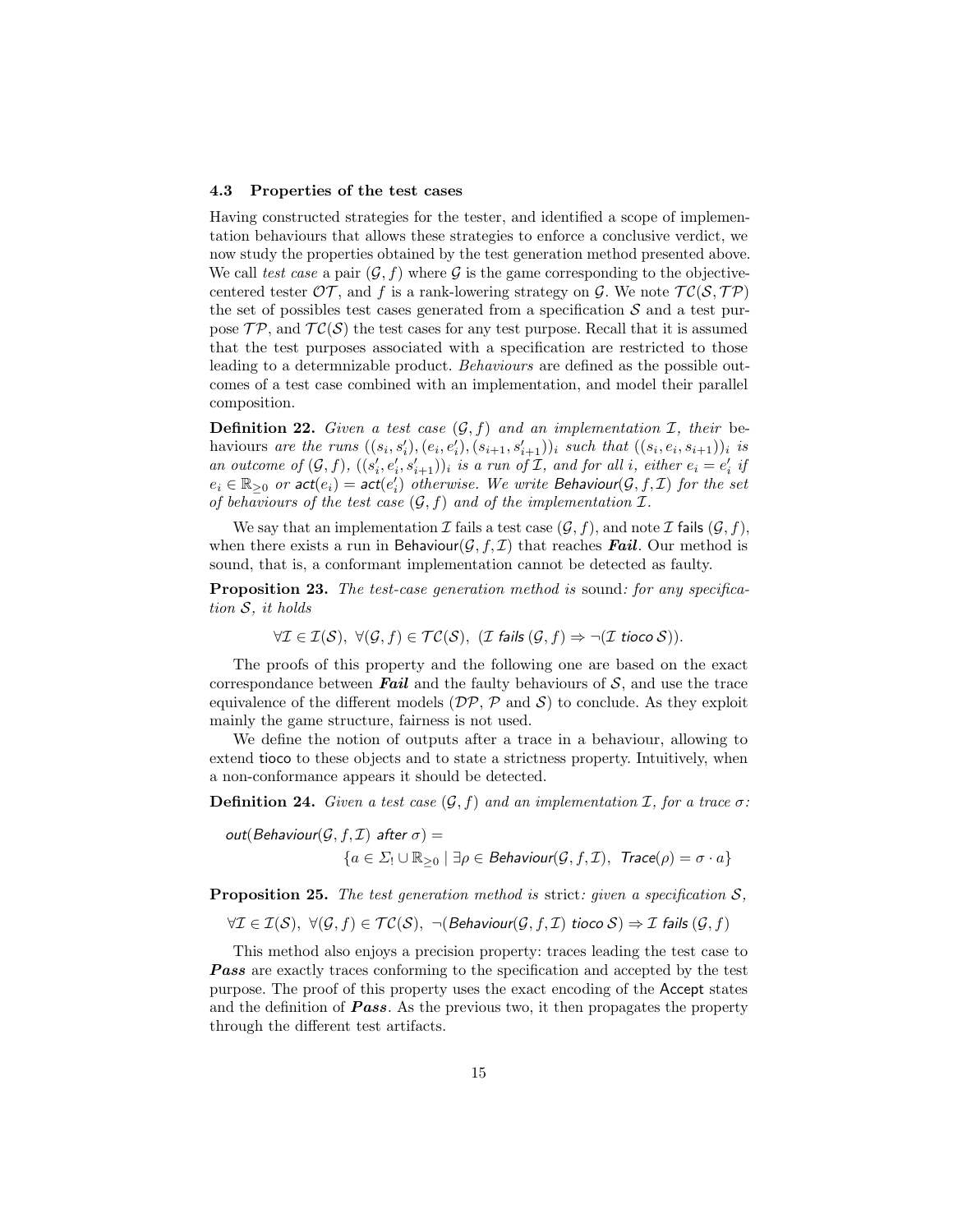**Proposition 26.** The test case generation method is precise: for any specification S and test purpose  $\mathcal{TP}$  it can be stated that

$$
\forall (\mathcal{G}, f) \in \mathcal{TC}(\mathcal{S}, \mathcal{TP}), \forall \sigma \in \mathit{Traces}(\mathit{Outcome}(s_0^{\mathcal{G}}, f)),
$$
  

$$
\mathcal{G} \text{ after } \sigma \in \mathit{Pass} \Leftrightarrow (\sigma \in \mathit{Traces}(\mathcal{S}) \land \mathcal{TP} \text{ after } \sigma \cap \mathit{Accept}^{\mathcal{TP}} \neq \emptyset)
$$

Lastly, this method is exhaustive in the sense that for any non-conformance, there exist a test case that allows to detect it, under fairness assumption.

Proposition 27. The test generation method is exhaustive: for any exactly determinizable specification S and any implementation  $\mathcal{I} \in \mathcal{I}(\mathcal{S})$  making fair runs

$$
\neg(\mathcal{I} \text{ tioco } \mathcal{S}) \Rightarrow \exists (\mathcal{G}, f) \in \mathcal{TC}(\mathcal{S}), \mathcal{I} \text{ fails } (\mathcal{G}, f).
$$

To demonstrate this property, a test purpose is tailored to detect a given non-conformance, by targeting a related conformant trace.

### 5 Conclusion

This paper proposes a game approach to the controlability problem for conformance testing from timed automata (TA) specifications. It defines a test synthesis method that produces test cases whose aim is to maximize their control upon the implementation under test, while detecting non-conformance. Test cases are defined as strategies of a game between the tester and the implementation, based on the distance to the satisfaction of a test purpose, both in terms of number of transitions and potential control losses. Fairness assumptions are used to make those strategies winning and are proved sufficient to obtain the exhaustiveness of the test synthesis method, together with soundness, strictness and precision.

This paper opens numerous directions for future work. First, we intend to tackle partial observation in a more complete and practical way. One direction consists in finding weaker conditions under which approximate determinization [BSJK15] preserves strong connexity, a condition for the existence of winning strategies. One could also consider a mixture of our model and the model of  $[DLL+10]$  whose observer predicates are clearly adequate in some contexts. Quantitative aspects could also better meet practical needs. The distance to the goal could also include the time distance or costs of transitions, in particular to avoid resests when they induce heavy costs but longer and cheaper paths are possible. The fairness assumption could also be refined. For now it is assumed on both the specification and the implementation. If the implementation does not implement some outputs, a tester could detect it with a bounded fairness assumption [Ram98], adapted to the timed context (after sufficiently many experiments traversing some region all outputs have been observed), thus allowing a stronger conformance relation with egality of outputs sets. A natural extension could also be to complete the approach in a stochastic view. Finally, we plan to implement the results of this work in an open tool for the analysis of timed automata, experiment on real examples and check the scalability of the method.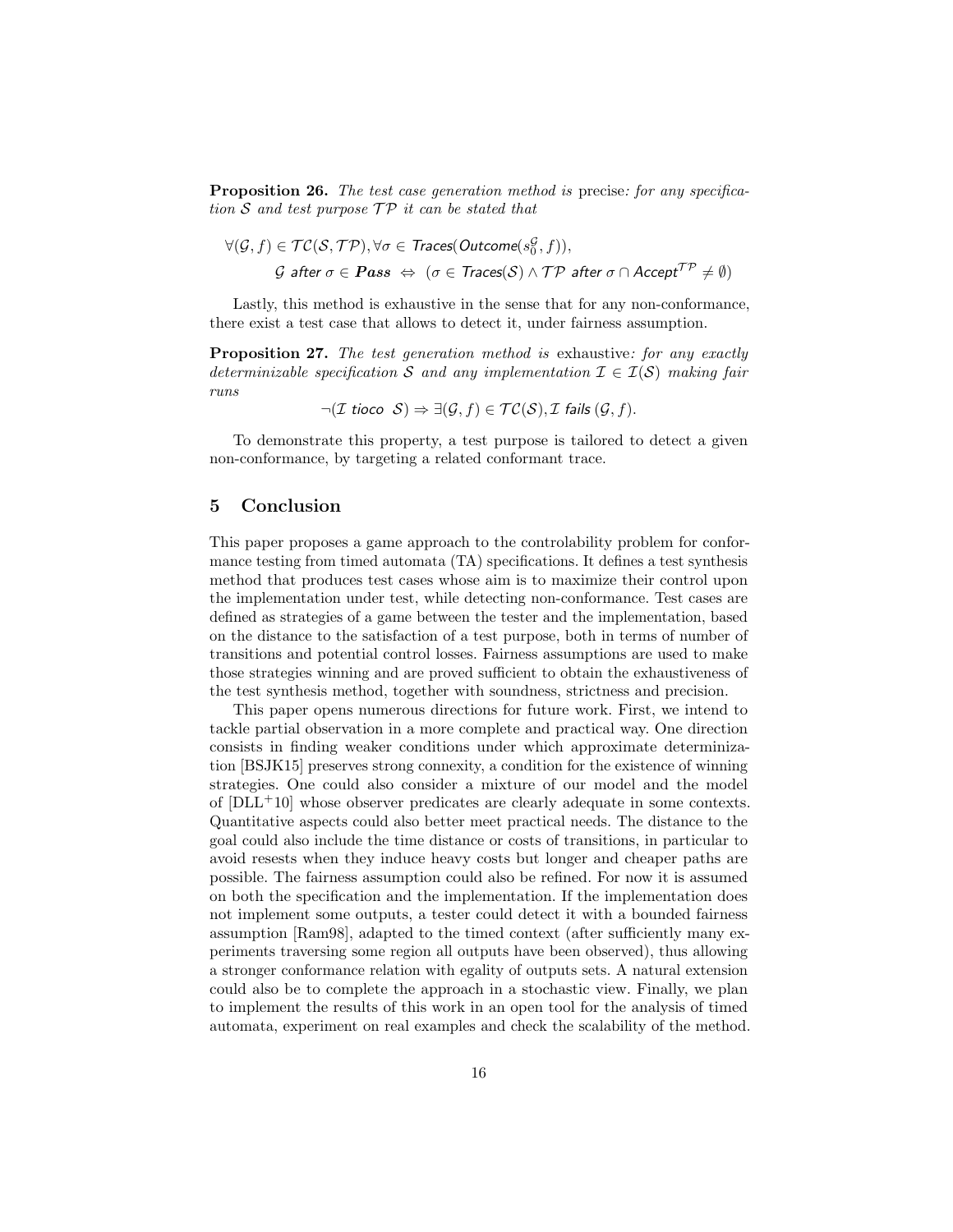### References

- [AD94] Rajeev Alur and David L. Dill. A theory of timed automata. Theoretical Computer Science, 126(2):183–235, April 1994.
- [AMPS98] Eugene Asarin, Oded Maler, Amir Pnueli, and Joseph Sifakis. Controller synthesis for timed automata. In Proceedings of the 5th IFAC Cconference on System Structure and Control (SSC'98), pages 469–474. Elsevier, July 1998.
- [BB04] Laura Brandán Briones and Ed Brinksma. A test generation framework for quiescent real-time systems. In Jens Grabowski and Brian Nielsen, editors, Proceedings of the 4th International Workshop on Formal Approaches to Software Testing (FATES'04), volume 3395 of Lecture Notes in Computer Science, pages 64–78. Springer-Verlag, September 2004.
- [BJSK12] Nathalie Bertrand, Thierry Jéron, Amélie Stainer, and Moez Krichen. Offline test selection with test purposes for non-deterministic timed automata. Logical Methods in Computer Science, 8(4), 2012.
- [BSJK15] Nathalie Bertrand, Amélie Stainer, Thierry Jéron, and Moez Krichen. A game approach to determinize timed automata. Formal Methods in System Design, 46(1):42–80, February 2015.
- [CDF<sup>+</sup>05] Franck Cassez, Alexandre David, Emmanuel Fleury, Kim Guldstrand Larsen, and Didier Lime. Efficient on-the-fly algorithms for the analysis of timed games. In Martín Abadi and Luca de Alfaro, editors, Proceedings of the 16th International Conference on Concurrency Theory (CONCUR'05), volume 3653 of Lecture Notes in Computer Science, pages 66–80. Springer-Verlag, August 2005.
- [CKL98] Richard Castanet, Ousmane Koné, and Patrice Laurençot. On-the-fly test generation for real time protocols. In Proceedings of the International Conference On Computer Communications and Networks (ICCCN'98), pages 378–387. IEEE Comp. Soc. Press, October 1998.
- [COG98] Rachel Cardell-Oliver and Tim Glover. A practical and complete algorithm for testing real-time systems. In Anders P. Ravn and Hans Rischel, editors, Proceedings of the 5th Formal Techniques in Real-Time and Fault-Tolerant Systems (FTRTFT'98), volume 1486 of Lecture Notes in Computer Science, pages 251–261. Springer-Verlag, September 1998.
- [DLL<sup>+</sup>10] Alexandre David, Kim Guldstrand Larsen, Shuhao Li, Marius Mikuˇcionis, and Brian Nielsen. Testing real-time systems under uncertainty. In Revised Papers of the 13th International Conference on Formal Methods for Components and Objects (FMCO'10), volume 6957 of Lecture Notes in Computer Science, pages 352–371. Springer-Verlag, December 2010.
- [ENDK02] Abdeslam En-Nouaary, Radhida Dssouli, and Ferhat Khendek. Timed wp-method: Testing real-time systems. IEEE Transactions on Software Engineering, 28(11):1023–1038, November 2002.
- [Fin06] Olivier Finkel. Undecidable problems about timed automata. In Eugene Asarin and Patricia Bouyer, editors, Proceedings of the 4th International Conferences on Formal Modelling and Analysis of Timed Systems (FOR-MATS'06), volume 4202 of Lecture Notes in Computer Science, pages 187–199. Springer-Verlag, September 2006.
- [KT09] Moez Krichen and Stavros Tripakis. Conformance testing for real-time systems. Formal Methods in System Design, 34(3):238–304, June 2009.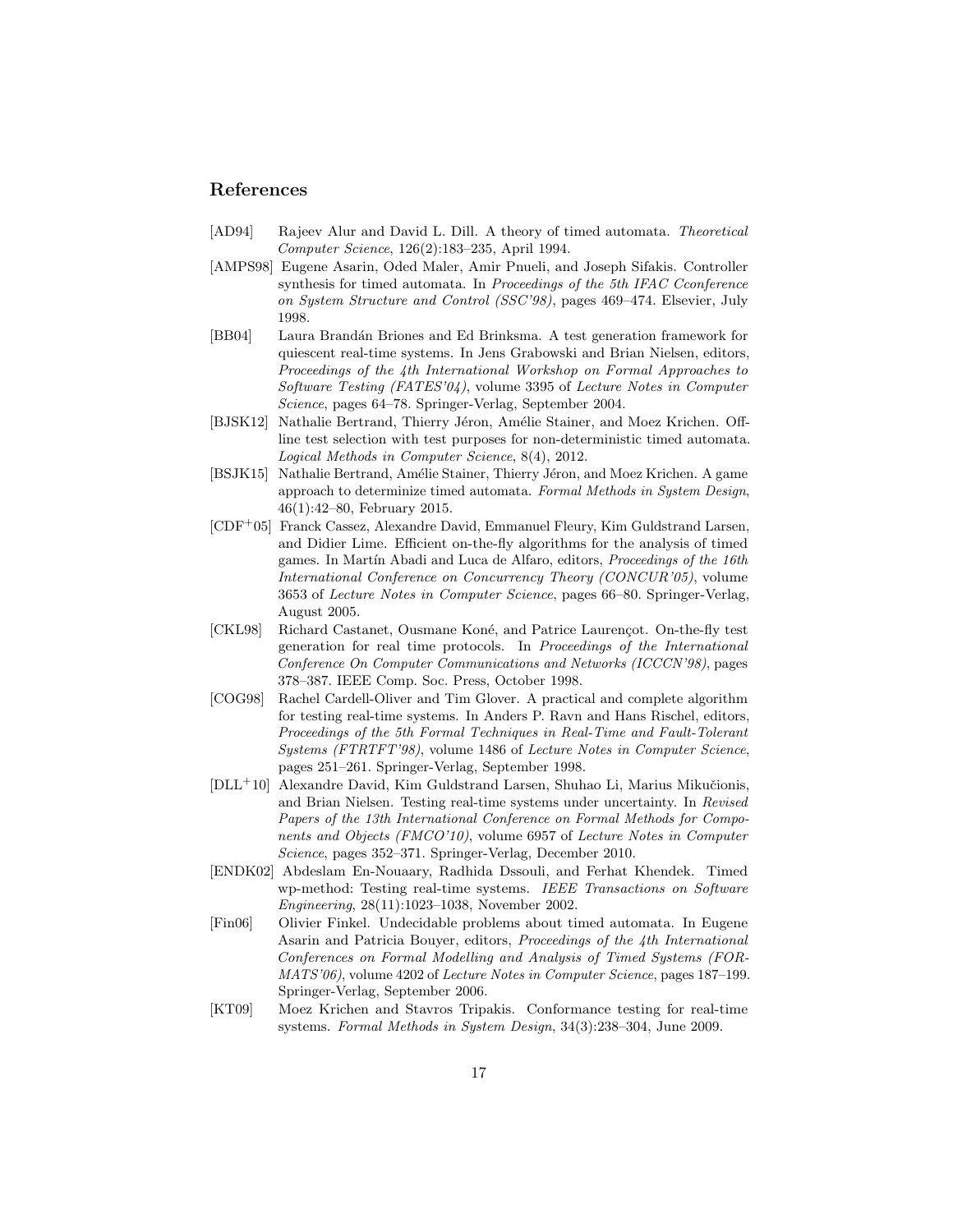- [LMN04] Kim Guldstrand Larsen, Marius Mikučionis, and Brian Nielsen. Online testing of real-time systems using Uppaal. In Jens Grabowski and Brian Nielsen, editors, Proceedings of the 4th International Workshop on Formal Approaches to Software Testing (FATES'04), volume 3395 of Lecture Notes in Computer Science, pages 79–94. Springer-Verlag, September 2004.
- [NS03] Brian Nielsen and Arne Skou. Automated test generation from timed automata. International Journal on Software Tools for Technology Transfer, 5(1):59–77, November 2003.
- [Ram98] Solofo Ramangalahi. Strategies for comformance testing. Research Report 98-010, Max-Planck Institut für Informatik, May 1998.
- [SVD01] Jan Springintveld, Frits Vaandrager, and Pedro R. D'Argenio. Testing timed automata. Theoretical Computer Science, 254(1-2):225–257, March 2001.
- [Tre96] Jan Tretmans. Conformance testing with labelled transition systems: Implementation relations and test generation. Computer Networks and ISDN Systems, 29(1):49–79, 1996.
- [Yan04] Mihalis Yannakakis. Testing, optimization, and games. In Proceedings of the 31st International Colloquium on Automata, Languages and Programming (ICALP'04), Lecture Notes in Computer Science, pages 28–45. Springer-Verlag, 2004.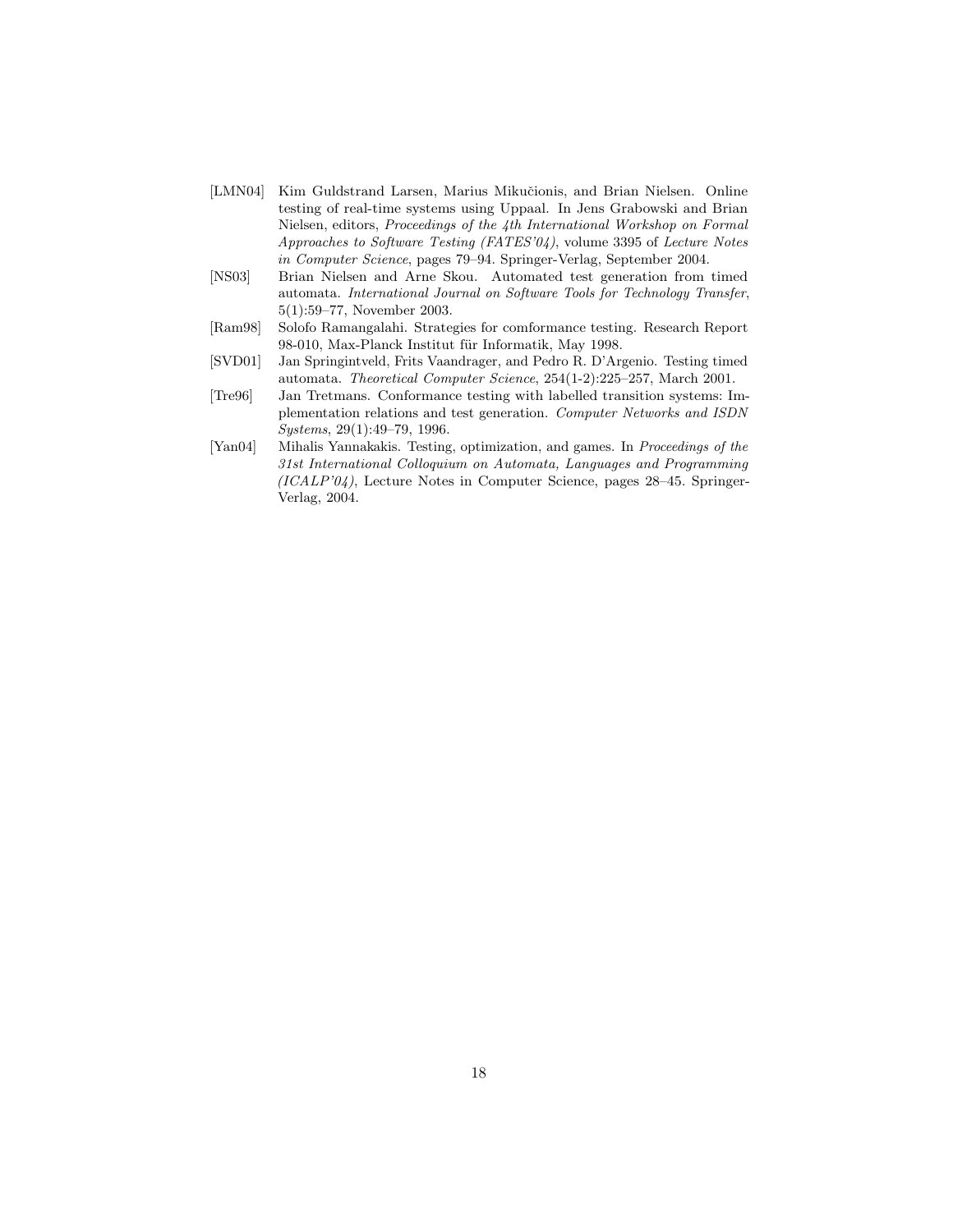# Appendix

We conduct here the proofs of the different claims. They are separated according to the corresponding parts of the article: testing framework, games, and test-case properties.

# A Test framework

First, we prove the claim on the strong-connexity of the reachable part of a specification semantics. This property is made quite intuitive by the introduction of always-reachable reset transitions. As it grounds our approach, we still provide a formal proof.

**Proposition 7.** Let S be a specification with resets. Then  $Reach(\mathcal{T}_{\mathcal{S}})$  is stronglyconnected.

*Proof.* Let s be a configuration of  $\mathcal{T}_{\mathcal{S}}$  reachable from  $s_0^{\mathcal{S}}$ . By hypothesis, there exists a finite partial execution starting in  $s$  which trace contains  $\zeta$ . This trace leads to the configuration  $s_0^{\mathcal{S}}$  hence any reachable configuration of  $\mathcal{T}_{\mathcal{S}}$  is reachable from s, and we conclude that the reachable part of  $\mathcal{T}_{\mathcal{S}}$  is strongly-connected.

 $\Box$ 

We now prove some properties of the product between specifications and test purposes.

**Proposition A.1.** Let S be a specification and  $\mathcal{TP}$  a test purpose on this specification. Then

$$
Seq(\mathcal{S} \times \mathcal{TP}) = Seq(\mathcal{S})
$$

Proof. It suffices to note that the set of sequences of the product of two OTAIOs is the intersection of the sequences of the two original OTAIOs [BSJK15], so that  $\operatorname{Seq}(\mathcal{S} \times \mathcal{TP}) = \operatorname{Seq}(\mathcal{S}) \cap \operatorname{Seq}(\mathcal{TP})$ ; we also note that  $\mathcal{TP}$  is complete, and hence it accepts any sequence.

By projection on traces, we immediately get:

**Corollary A.2.** Let S be a specification, and  $\mathcal{TP}$  a test purpose. S and  $S \times \mathcal{TP}$ are trace-equivalent.

Corollary A.3. Let S be a specification,  $\mathcal{TP}$  a test purpose and  $\mathcal{T}_{S\times \mathcal{TP}}$  its associated timed transition system. The reachable part of  $\mathcal{T}_{S\times \mathcal{T}P}$  is stronglyconnected.

Proof. This proof is derived from the proof of Prop. 7. Although they are really close, we have to do it again as the product does not ensure any relation on the semantics.

Let  $((l^1, l^2), v)$  be a reachable configuration of  $\mathcal{T}_{\mathcal{S}\times\mathcal{TP}}$ . There exists a finite partial execution starting in  $(l^1, v)$  whose trace contains  $\zeta$ , and thus by Corollary A.2 there exists a finite partial execution starting in  $((l<sup>1</sup>, l<sup>2</sup>), v)$  whose trace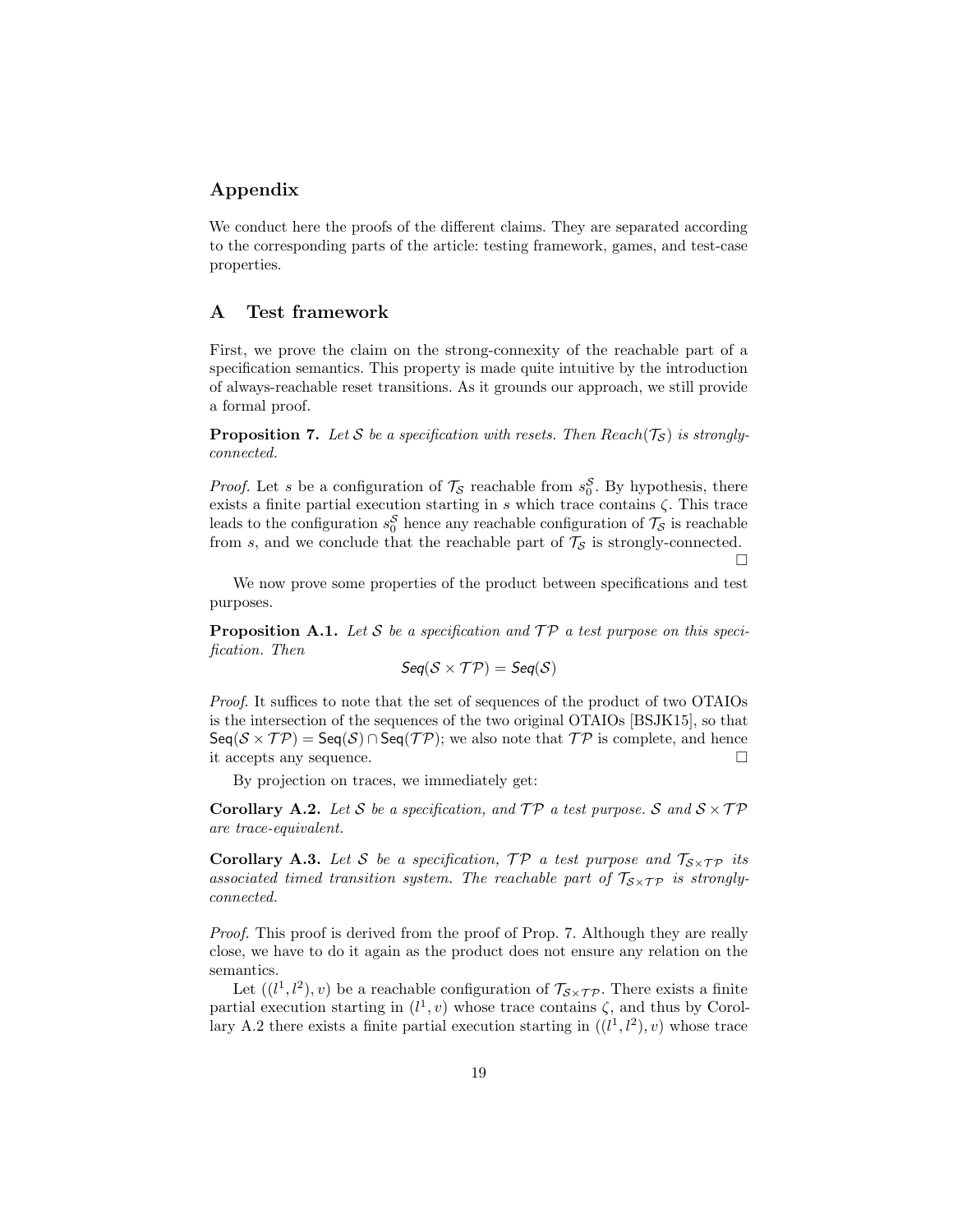contains  $\zeta$ . Hence this transition leads to the configuration  $s_0 = (l_0^{\mathcal{S} \times \mathcal{TP}}, \overline{0}).$ It comes that there exists a finite partial execution from  $((l<sup>1</sup>, l<sup>2</sup>), v)$  to  $s<sub>0</sub>$ . Hence any reachable configuration of  $\mathcal{T}_{\mathcal{S}\times\mathcal{TP}}$  is reachable from  $((l^1, l^2), v)$ . It can then be concluded that the reachable part of  $\mathcal{T}_{\mathcal{S}}$  is strongly-connected.

The following properties concern the objective-centered tester. They mainly amount to proving that the objective-centered tester keeps the interesting properties of the product, and that its traces are related to those of the previous automata.

**Proposition A.4.** Let  $DP$  be the exact determinization of the product  $P$  between a specification and a test purpose, and  $\mathcal{OT}$  its associated objective-centered tester. Then

$$
Traces(\mathcal{DP}) = Traces_{conf}(\mathcal{OT}).
$$

*Proof.* An execution is in  $E_{\text{conf}}(\mathcal{OT})$  if it avoids the verdict **Fail**. This amounts to avoiding the location Fail and respecting the invariants of  $\mathcal{DP}$ . By construction of  $\mathcal{OT}$ , this corresponds exactly to the runs of  $\mathcal{DP}$ .

**Lemma A.5.** Given an objective-centered tester  $OT$ , we have

 $Traces_{conf}(\mathcal{OT}) \cap Traces(Ex_{fail}(\mathcal{OT})) = \emptyset.$ 

Proof. Let  $\rho \in \mathsf{Ex}_{\mathsf{fail}}(\mathcal{OT})$ . Consider the longest prefix  $\rho'$  of  $\rho$  that does not reach **Fail**, and let e be the transition taken after  $\rho'$  in  $\rho$ . Two cases should be considered:

- If e is a delay transition, then it violates the invariant of the location in  $\mathcal{DP}$ . By determinism of  $DP$ ,  $DP$  after  $Trace(\rho')$  is a singleton. Hence the same delay is not available after  $\rho$  in  $\mathcal{DP}$ .
- If  $\text{act}(e) \in \Sigma_1$  then this output is not specified in the current location of  $\mathcal{DP}$ . By determinism of  $DP$ ,  $DP$  after  $Trace(\rho')$  is a singleton. Hence transition e is not possible after  $\rho$  in  $\mathcal{DP}$ .

In both cases  $Trace(\rho) \notin Trace_{conf}(\mathcal{OT})$ . As this holds for any run of  $Ex_{fail}(\mathcal{OT})$ we have the desired property.

**Lemma A.6.** Let  $OT$  be an objective-centered tester. For any location  $l$  in  $L^{OT} \setminus {\text{fail}}$  there exists a finite partial execution  $\rho \in \mathsf{pEx}(\mathcal{OT})$  starting in l and containing a reset  $\zeta$ .

*Proof.* The same result holds from any state in S, and  $Traces(S) = Traces(S \times \mathcal{TP})$ . The result follows by exact determinizability of the product  $S \times \mathcal{TP}$ .

This lemma is the reason why our method assumes exact determinizability, as we can't ensure in general that the reset will remain reachable: if determinization is approximated, some traces might be lost.

**Corollary A.7.** Let  $OT$  be an objective-centered tester and  $T^{OT}$  its associated timed transition system. Then Reach $(\mathcal{T}^{\mathcal{OT}}) \setminus \textbf{fail}$  is strongly-connected.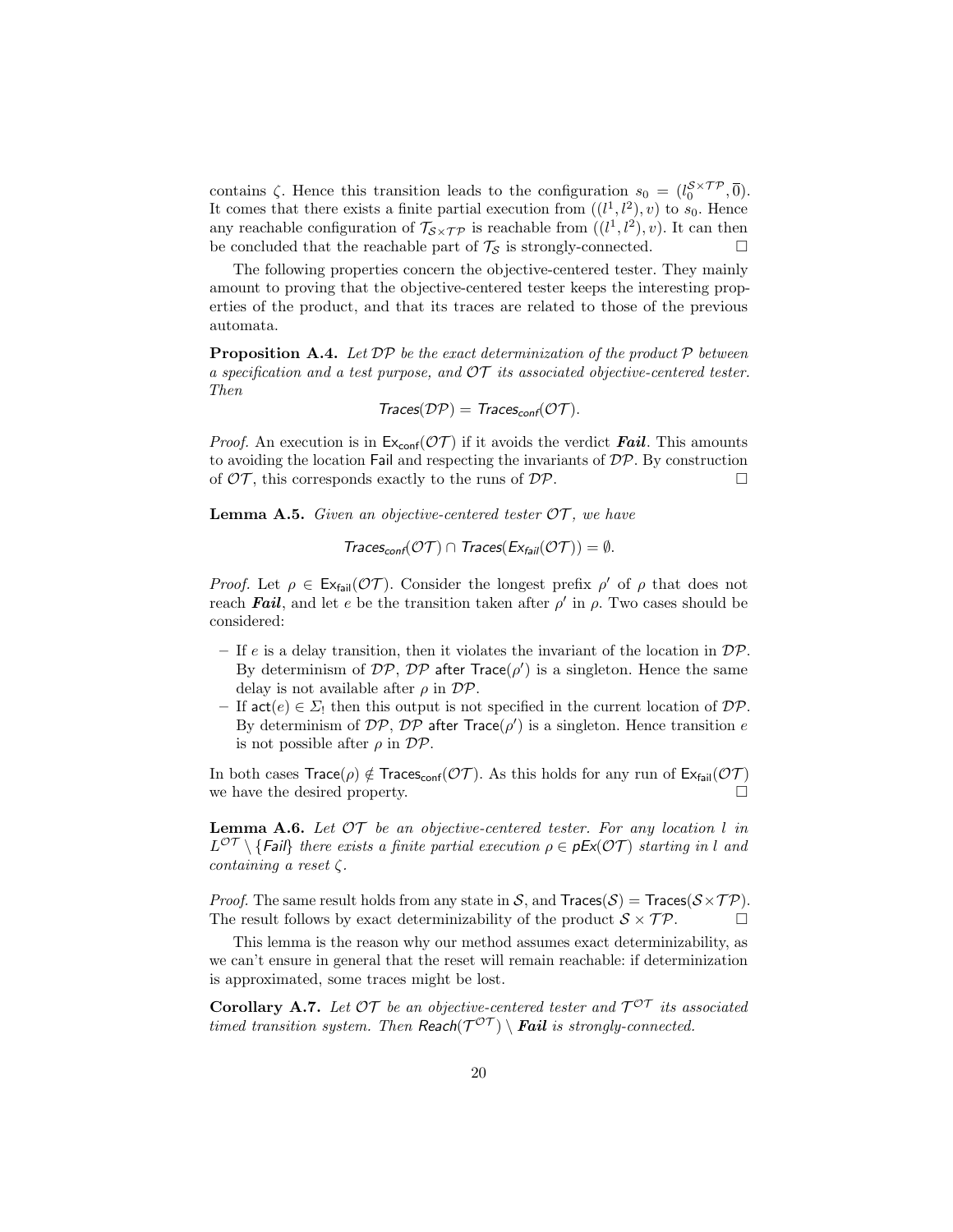*Proof.* The proof is the same as the one of Prop. 7, using Lemma A.6.  $\Box$ 

**Lemma A.8.** For a repeatedly-observable specification S, Reach( $OT$ ) \ Fail is repeatedly-observable.

*Proof.* We know that  $Trace(S) = Trace(P)$ , hence for all  $\sigma \in Trace(P)$ , out(P after  $\sigma$ ) = out(S after  $\sigma$ ). As Traces(DP) = Traces(P) by assumption, we also know that for all  $\sigma \in \text{Traces}(\mathcal{DP})$ , out( $\mathcal P$  after  $\sigma$ )  $\subseteq$  out( $\mathcal{DP}$  after  $\sigma$ ). It comes

 $\forall \sigma \in \text{Traces}(\mathcal{OT})$ , out $(\mathcal{S}$  after  $\sigma) \subseteq \text{out}(\mathcal{OT})$  after  $\sigma)$ 

as  $\mathcal{OT}$  only adds traces to  $\mathcal{DP}$ . Hence for all  $s \in \text{Reach}(S^{\mathcal{OT}}) \setminus \textit{Tail}$ , there exists  $\mu\in \mathsf{Seq}(\mathcal{OT}) \text{ s.t. } s \xrightarrow{\mu} \wedge \mathsf{Trace}(\mu) \notin \mathbb{R}_{\geq 0}.$  Indeed, there exists  $\sigma\in \mathsf{Traces}_{\mathsf{conf}}(\mathcal{OT})$ such that  $s = \mathcal{OT}$  after  $\sigma$  (as  $\mathcal{OT}$  is deterministic outside of **Fail**) and for  $s' \in S$  after  $\sigma$ , there exists  $\mu'$  such that  $s' \stackrel{\mu'}{\longrightarrow} \wedge \text{Trace}(\mu') \notin \mathbb{R}_{\geq 0}$ . It suffices to take  $\mu \in pSeq(\mathcal{OT})$  such that  $Trace(\mu) = Trace(\mu')$ , and by the previous trace-inclusion property, such a trace exists.

### B Games

In this part the previous propositions are used to ensure that the sequence  $(W_i^j)_{i,j}$ defines a partial order, and covers the reachable part of our game.

**Proposition 14.** There exists  $i, j \in \mathbb{N}$  such that  $\mathsf{Reach}(\mathcal{G}^{\mathcal{OT}}) \setminus \mathit{Fall} \subseteq W_i^j$ .

*Proof.* Let  $s \in \text{Reach}(\mathcal{G}) \setminus \text{Tail}$  be a reachable configuration. Since i) **Pass** is reachable from  $s_0^{\mathcal{T}}$  (by hypothesis); ii) there is a path from s back to the initial configuration (Corollary A.7), then **Pass** is reachable from s. Moreover, there is such a path with length bounded by the number of regions.

For each  $s \in$  Reach $(\mathcal{G}) \setminus \textit{Tail}$ , we fix a finite path to **Pass**, and reason by induction on the length n of this path in order to prove that  $s \in W_0^n$ :

- Case  $n = 0$ : in this case  $s \in \text{Pass} = W_0^0$
- Inductive case: we assume that the result holds for  $n$ , and take  $s$  with a path to **Pass** of length  $n + 1$ . Then  $s \stackrel{e}{\to} s'$  for some e with  $act(e) \in \Gamma$ , and there is a path from s' to **Pass** of length at most n, so that  $s' \in W_0^n$ . Hence in the worst case  $s \in W_0^{n+1}$ .

This proves our result.

# **Proposition 16.**  $\sqsubseteq$  is a partial order on Reach( $\mathcal{G}^{\mathcal{OT}}$ ) \ **Fail.**

*Proof.*  $\subseteq$  is an order because it directly inherits the properties of  $\leq_{N^2}$ . It is not total because several configurations can have the same rank.

The following lemma is the key allowing to ensure that rank-lowering strategies are winning on fair executions.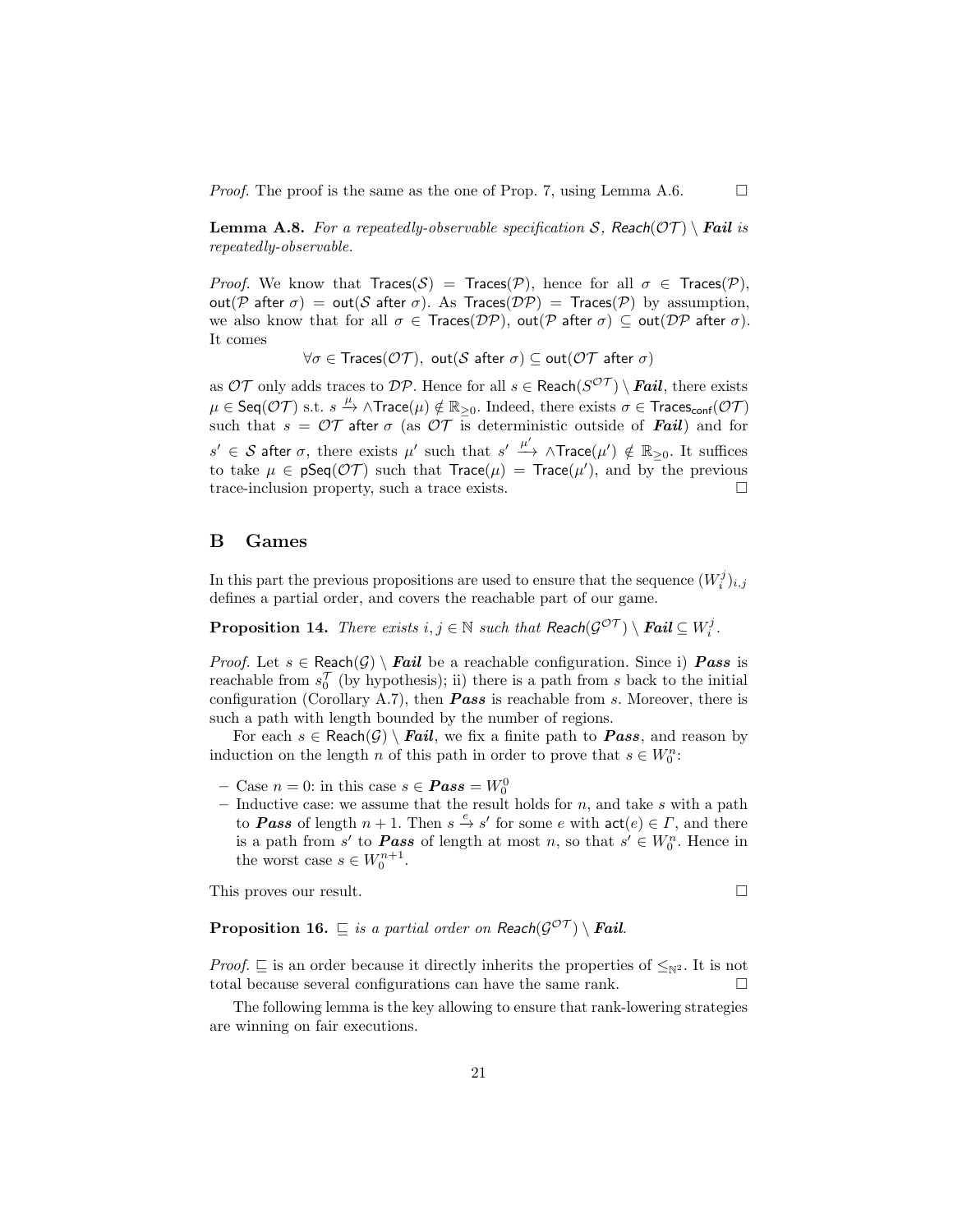**Lemma 18.** If  $\mathcal{OT}$  is repeatedly-observable, then for all  $\rho = ((s_i, \gamma_i, s_{i+1}))_{i \in \mathbb{N}} \in$  $\mathsf{Ex}(\mathcal{G})$  ending with an infinite sequence of delays, we have

$$
\rho \in \mathsf{Ex}_{\mathsf{fail}}(\mathcal{G}) \vee \exists e \in E^{\mathcal{G}}, \ \exists i \in \mathbb{N}, e \in \mathsf{enab}(s_i).
$$

*Proof.* We show this lemma by contradiction. Assume that for some  $\rho \in \mathsf{Ex}(\mathcal{G})$ , we have ∞

$$
\rho \notin \mathsf{Ex}_{\mathsf{fail}}(\mathcal{G}) \land \forall e \in E^{\mathcal{G}}, \ \forall i \in \mathbb{N}, \ e \notin \mathsf{enab}(s_i).
$$

Let  $\rho_{\text{max}}$  be the shortest prefix such that no transition is enabled after this prefix along  $\rho$  (it exists because E is finite and there is only a finite number of these prefixes per element of E). Consider any prefix  $\rho'$  of  $\rho$  strictly containing  $\rho_{\text{max}}$ ; there is no partial sequence  $\mu$  such that  $\mathsf{last}(\rho') \stackrel{\mu}{\to} \text{ and } \mathsf{Trace}(\mu) \notin \mathbb{R}_{\geq 0}$ , as there is no time successor of  $\textsf{last}(\rho')$  with an enabled transition. This contradicts the repeated-observability of  $\mathcal{OT}$  out of Fail (as  $\mathcal G$  and  $\mathcal{OT}$  are the same automaton).  $\Box$ 

**Proposition 21.** Rank-lowering strategies are winning on  $\text{Fair}(\mathcal{G})$  (i.e., all fair outcomes are winning).

In order to make this proof, we reason on regions. For this purpose we extend to regions the notions of executions and enabled transitions. We furthermore note that a region is included in any  $W_i^j$  it intersects. We first prove the following lemma:

**Lemma B.9.** Let  $\rho \in \text{Fair}(\mathcal{G})$  be a fair execution and reg  $\in \text{Inf}(\rho)$ . For any prefix  $\nu$  of  $\rho$  ending in reg, and any rank-lowering strategy f, noting  $f(\nu) = (\delta, a)$ , we have  $\nu \stackrel{\delta}{\rightarrow} s \in \text{reg}'$  and  $\text{reg}' \in \text{Inf}(\rho)$ .

*Proof.* By definition of a rank-lowering strategy,  $\delta$  is a possible delay after last( $\nu$ ). Hence there exists s and reg' such that  $\nu \stackrel{\delta}{\rightarrow} s \in \text{reg'}$ . By definition of rank-lowering strategies, it is always the same reg' for each  $\nu$ . If reg = reg' then we have our result. Otherwise, by definition of outcomes, there is no transition labelled with a controllable transition leaving reg, and by our fairness assumption, there exists a (strict) time successor  $reg \stackrel{t}{\rightarrow} reg''$  of reg such that  $reg'' \in \text{Inf}(\rho)$ . If  $reg'' = reg'$  we have our result; otherwise, by defintion of outcomes,  $reg''$  is a time predecessor of reg, and applying the same arguments to reg'' will create an induction (as by definition of rank-lowering strategies, the strategy after going from  $\nu$  to reg<sup>"</sup> is to delay to reg'). As there is only finitely-many regions between reg and reg', we have our result by the induction principle.  $\Box$ 

With this lemma, the proof of the main proposition is made easier.

*Proof (of Prop. 21).* Let  $\mathcal{T} = (S, s_0, \Gamma, \rightarrow_{\mathcal{T}})$  be the timed transition system associated with  $\mathcal{G} = (L, l_0, \Sigma_u \cup \Sigma_c, X, I, E)$ . Let f be a rank-lowering strategy. We want to prove that  $\textsf{Outcome}(s_0, f) \cap \textsf{Fair}(\mathcal{G}) \subseteq \textsf{Win}(\mathcal{G})$ . We proceed by contradiction.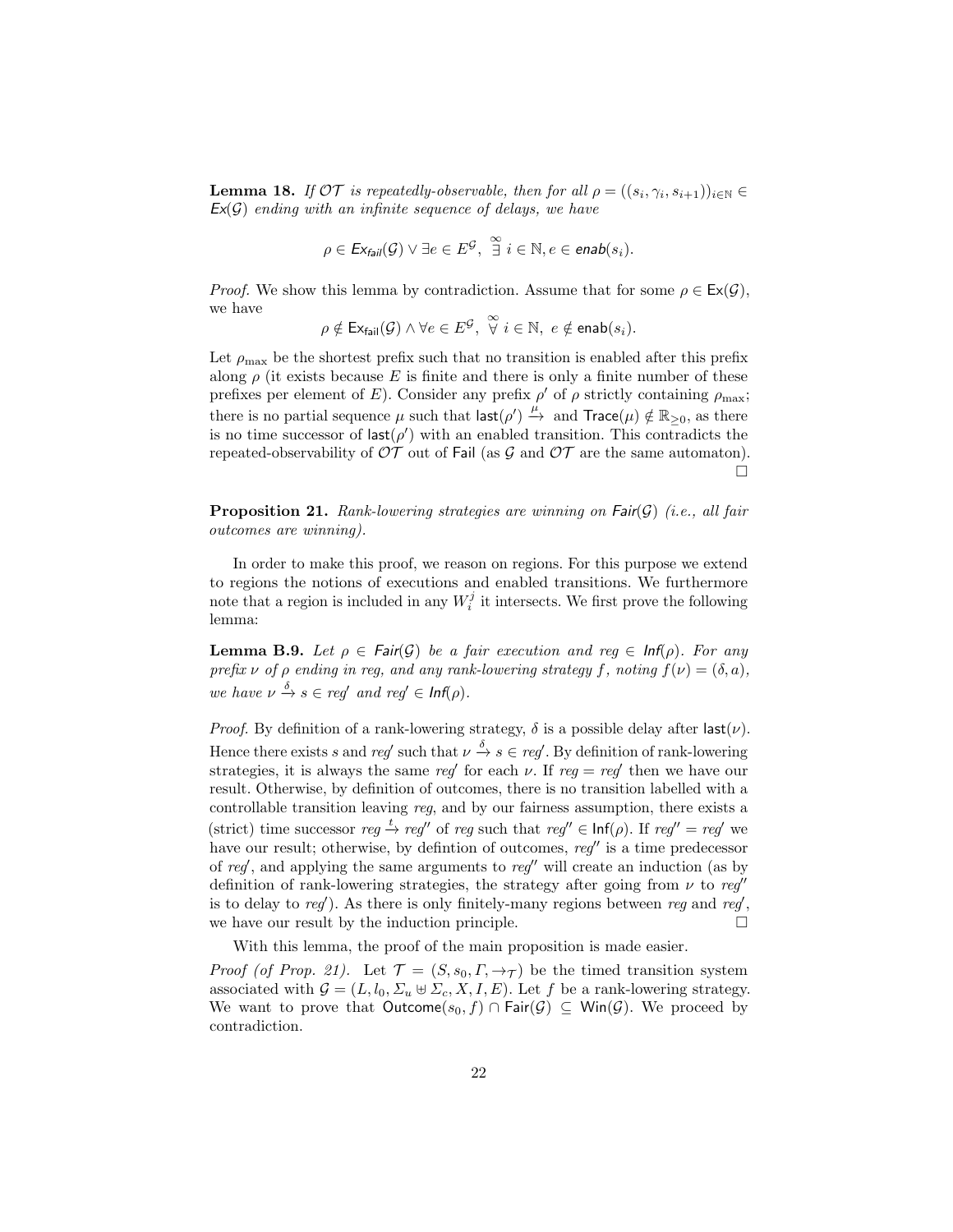Suppose there exists an infinite run  $\rho \in$  Outcome $(s_0, f) \cap$  Fair $(\mathcal{G})$  such that  $\rho \notin \text{Win}(\mathcal{G})$ . We denote  $r_{\min}$  the minimal rank obtained in  $\text{Inf}(\rho)$  and  $reg \in \text{Inf}(\rho)$ such that  $r(reg) = r_{\min}$ . For each prefix  $\nu$  of  $\rho$  ending in a configuration  $s =$  $(l, v) \in reg$ , we let  $(\delta_{\nu}, a_{\nu}) = f(\nu)$ . We consider three cases, following the definition of rank-lowering strategies:

- Assume last( $ν$ ) ∈ tPred(Pred<sub>Σc</sub>( $W^-$ (last( $ν$ )))) and  $a_ν ∈ Σ_c$ . By Lemma B.9, there exists  $reg' \in \text{Inf}(\rho)$  such that  $\nu \xrightarrow{\delta_{\nu}} s_{\nu}$  and  $s_{\nu} \in reg'$ . Hence there exists a transition e such that  $act(e) = a_{\nu}$ . The system cannot delay more by definition of Outcome $(s_0, f)$  and by fairness,  $reg' \stackrel{e}{\rightarrow} reg''$  and  $reg'' \in W^-(\mathsf{last}(v)) \cap \mathsf{Inf}(\rho)$ , which contradicts the minimality of  $r_{\min}$ .
- Assume last( $\nu$ ) ∈ tPred( $W^{-}$ (last( $\nu$ ))) and  $a_{\nu} = \bot$ . By Lemma B.9, there exists  $reg' \in \text{Inf}(\rho)$  such that  $\nu \xrightarrow{\delta_{\nu}} s_{\nu}$  and  $s_{\nu} \in reg'$ . By definition of the case,  $req \in W^-(\mathsf{last}(\nu))$ , thus the minimality of  $r_{\min}$  is contradicted.
- We finally consider the last case: as the duration in this one is maximal, we have last $(\nu) \notin \mathsf{tPred}(W^-(\mathsf{last}(\nu))) \cup \mathsf{Pred}_{\Sigma_c}(W^-(\mathsf{last}(\nu))) )$  and there are two cases to consider:
	- if  $(W^-(\text{last}(\nu))$  is undefined, then  $r(\text{last}(\rho)) = (0,0)$  and  $\rho$  is winning, which is a contradiction;
	- otherwise, by Proposition 14,  $\mathsf{last}(\nu) \in \mathsf{tPred}(\mathsf{Pred}_{\Sigma_u}(W^-(\mathsf{last}(\nu))))$  (this corresponds either to ftPred or to a  $W_0^{j+1}$ ). Furthermore  $a_{\nu} = \perp$  and  $\delta_{\nu}$  leads to the maximal delay successor region, which we call reg. By Lemma B.9,  $reg' \in \text{Inf}(\rho)$ . Hence, by definition of Inf, all regions between reg and reg' are in  $\text{Inf}(\rho)$ . In particular, a region reg''  $\in \text{Inf}(\rho)$ such that reg<sup> $\theta' \stackrel{e}{\rightarrow} \text{reg}'' \in W^-(\text{last}(\rho))$  and  $\text{act}(e) \in \Sigma_u$  exists by definition</sup> of the case. Hence by fairness,  $reg''' \in \text{Inf}(\rho)$  and the minimality of  $r_{\min}$ is contradicted.

### C Test case properties

**Proposition 23.** The test-case generation method is sound: for any specification S, it holds

$$
\forall \mathcal{I} \in \mathcal{I}(\mathcal{S}), \ \forall (\mathcal{G}, f) \in \mathcal{TC}(\mathcal{S}), \ (\mathcal{I} \ \text{fails} \ (\mathcal{G}, f) \Rightarrow \neg(\mathcal{I} \ \text{tioco} \ \mathcal{S})).
$$

*Proof.* Let S be a specification,  $\mathcal{I} \in \mathcal{I}(\mathcal{S})$  and  $(\mathcal{G}, f) \in \mathcal{I}(\mathcal{S})$ . Suppose that  $\mathcal I$  fails  $(\mathcal G, f)$ , we will prove that  $\neg(\mathcal I)$  tioco  $\mathcal S)$ .

Since *I* fails  $(G, f)$ , there is a finite run  $\rho$  of Behaviour $(G, f, I)$  such that  $last(\rho) \in \text{Tail} \times S^{\mathcal{I}}$  and it is the first configuration of  $\rho$  in this set. Let  $\sigma =$ Trace( $\rho$ ). By construction of **Fail**, either  $\sigma = \sigma' \cdot \delta$  (if the configuration of **Fail** reached corresponds to a faulty invariant) or  $\sigma = \sigma' \cdot a$  with  $a \in \Sigma_1$  (and Fail is reached). In both cases  $\mathsf{out}(\mathcal{I}$  after  $\sigma') \nsubseteq \mathsf{out}(\mathcal{DP}$  after  $\sigma'),$  and by definition  $\neg(I \text{ tioco } \mathcal{DP})$ .

As Traces( $P$ ) = Traces( $D\mathcal{P}$ ) by exact-determinizability hypothesis,  $\neg (I \text{ tioco } \mathcal{P})$ . Finally, as  $Trace(\mathcal{P}) = Trace(\mathcal{S})$ , we have  $\neg(I \text{ tioco }\mathcal{S})$ , which concludes the  $\Box$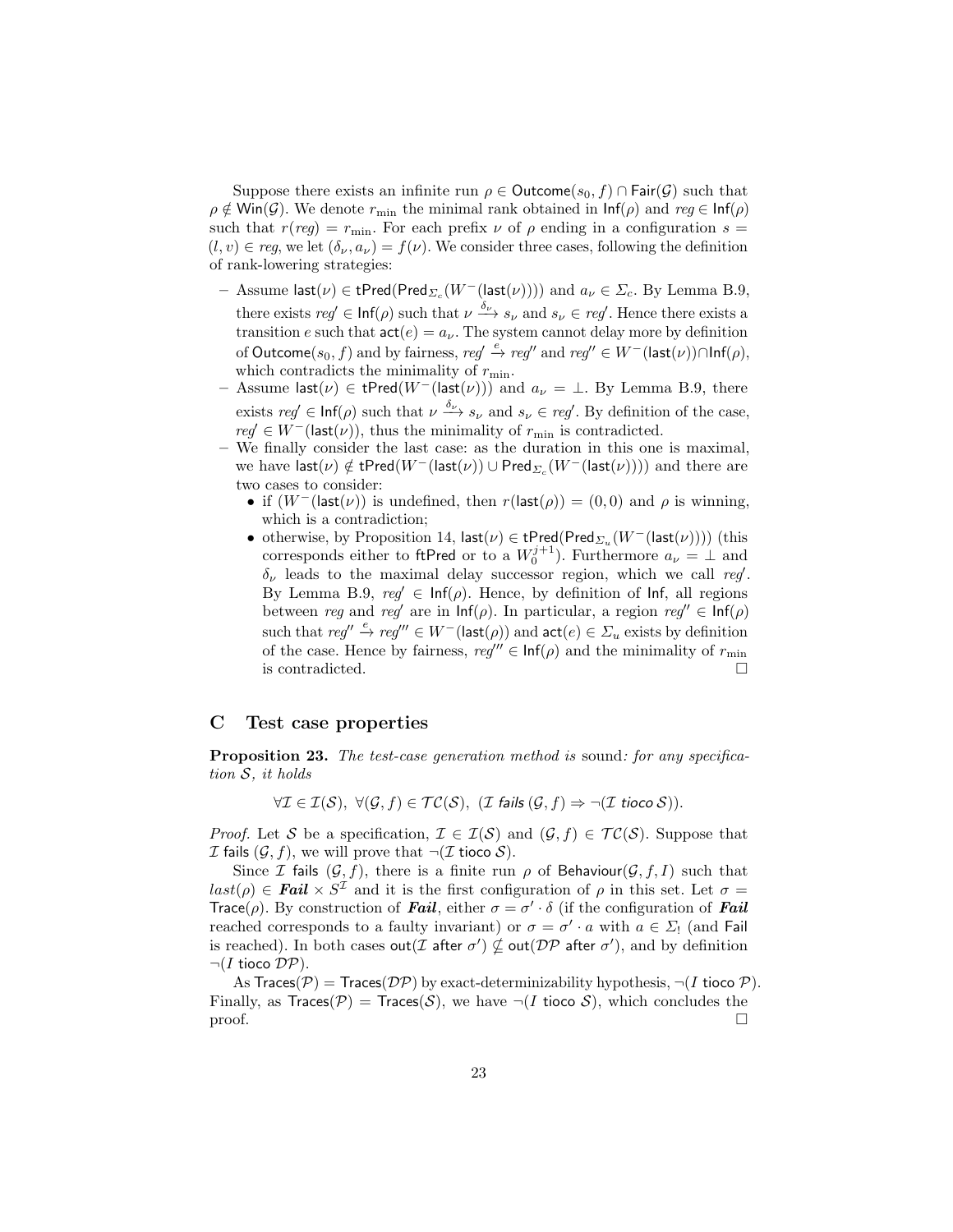Remark 1. Note that this proof is more general than the property, as it does not rely on the strategy. It hence proves the property for any strategy  $f$  and not only for rank-lowering ones. The key reason lies in fact in the structure of  $\mathcal{G}$ , and ensures that any run reaching Fail has the correct form.

**Proposition 25.** The test generation method is strict: given a specification  $S$ .

 $\forall \mathcal{I} \in \mathcal{I}(\mathcal{S}), \ \forall (\mathcal{G}, f) \in \mathcal{TC}(\mathcal{S}), \ \neg(\mathsf{Behavior}(\mathcal{G}, f, \mathcal{I}) \ \mathsf{t} \text{ioco} \ \mathcal{S}) \Rightarrow \mathcal{I} \ \mathsf{fails} \ (\mathcal{G}, f)$ 

*Proof.* Let S be a specification,  $\mathcal{I} \in \mathcal{I}(\mathcal{S})$  and  $(\mathcal{G}, f) \in \mathcal{I}(\mathcal{E})$ . Suppose that  $\neg$ (Behaviour(G, f, I) tioco S). We want to show that I fails (G, f). By definition of  $\neg(\mathsf{Behavior}(\mathcal{G}, f, \mathcal{I})$  tioco  $\mathcal{S})$ , there exist  $\sigma \in \mathsf{Traces}(\mathcal{S})$  and

 $a \in \text{out}(\text{Behavior}(\mathcal{G}, f, \mathcal{I}) \text{ after } \sigma) \setminus \text{out}(\mathcal{S} \text{ after } \sigma)$ 

Since  $\mathcal{DP}$  is an exact determinization of  $\mathcal P$  we have the following equalities:  $\text{Traces}(\mathcal{S}) = \text{Traces}(\mathcal{P}) = \text{Traces}(\mathcal{DP}) = \text{Traces}_{\text{conf}}(\mathcal{OT}).$  Since  $a \in \mathbb{R}_{\geq 0} \cup \Sigma_1$ ,  $\sigma \cdot a \in \text{Traces}(\mathcal{OT})$  as invariants have been removed, and the automaton has been completed on  $\Sigma_!$  with transitions to Fail). Hence  $\sigma \cdot a \in \text{Traces}(Ex_{\text{fail}}(\mathcal{OT}))$ . Thus, for  $\rho \in$  Behaviour $(\mathcal{G}, f, \mathcal{I})$  such that  $Trace(\rho) = \sigma \cdot a$ , last $(\rho) \in \text{Tail}$  and  $\mathcal I$  fails  $(\mathcal G, f)$ .

Note that once again, the properties of the strategy are not used.

Proposition 26. The test case generation method is precise: for any specification  $S$  and test purpose  $\mathcal{TP}$  it can be stated that

$$
\forall (\mathcal{G}, f) \in \mathcal{TC}(\mathcal{S}, \mathcal{TP}), \forall \sigma \in \mathit{Traces}(\mathit{Outcome}(s_0^{\mathcal{G}}, f)),
$$
  

$$
\mathcal{G} \text{ after } \sigma \in \mathit{Pass} \Leftrightarrow (\sigma \in \mathit{Traces}(\mathcal{S}) \land \mathcal{TP} \text{ after } \sigma \cap \mathit{Accept}^{\mathcal{TP}} \neq \emptyset)
$$

*Proof.* Let  $\sigma$  be in Traces(Outcome( $s_0^{\mathcal{G}}(f)$ ). Then  $\mathcal{G}$  after  $\sigma \in \text{Pass}$  if, and only if, the run  $\rho$  such that  $Trace(\rho) = \sigma$  (which is unique by determinism of G outside Fail) is such that last( $\rho$ )  $\in$  Pass, i.e.  $\rho \in \mathsf{Ex}(\mathcal{DP})$  and last( $\rho$ )  $\in$  Accept<sup> $\mathcal{DP}$ </sup>. Hence  $\mathcal{DP}$  after  $\sigma \in$  Accept<sup> $\mathcal{DP}$ </sup> and as the determinization is exact,  $\sigma \in \text{Traces}(\mathcal{P})$  and  $\mathcal P$  after  $\sigma \in \text{Accept}^{\mathcal{P}}$ , which gives by definition  $\sigma \in \text{Traces}(\mathcal{S}) \land \mathcal{TP}$  after  $\sigma \cap \text{Accept}^{\mathcal{TP}} \neq \emptyset$ .

The proof uses only properties of the game, and once more does not rely on the precise strategy used.

Proposition 27. The test generation method is exhaustive: for any exactly determinizable specification S and any implementation  $\mathcal{I} \in \mathcal{I}(\mathcal{S})$  making fair runs

$$
\neg (\mathcal{I} \text{ tioco } \mathcal{S}) \Rightarrow \exists (\mathcal{G}, f) \in \mathcal{TC}(\mathcal{S}), \mathcal{I} \text{ fails } (\mathcal{G}, f).
$$

*Proof.* Let S be a specification, and  $\mathcal{I} \in \mathcal{I}(\mathcal{S})$  a non-conformant implementation. By definition of  $\neg(\mathcal{I} \text{ tioco } \mathcal{S})$ , there exists  $\sigma \in \text{Traces}(\mathcal{S})$  and  $a \in \mathbb{R}_{\geq 0} \cup \Sigma$  such that  $a \in \text{out}(\mathcal{I} \text{ after } \sigma)$  and  $a \notin \text{out}(\mathcal{S} \text{ after } \sigma)$ . As S is repeatedly-observable,